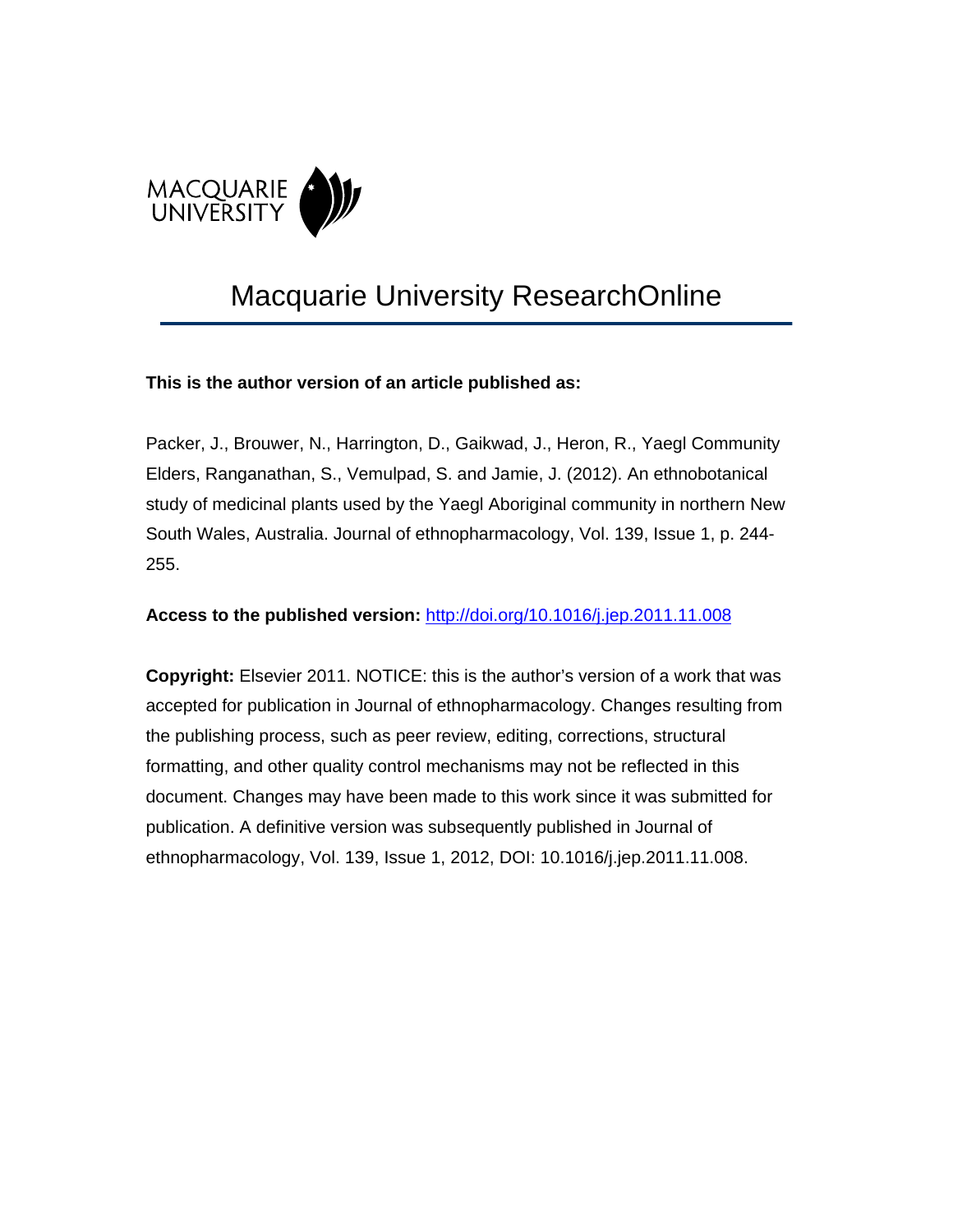## **An ethnobotanical study of medicinal plants used by the Yaegl Aboriginal community in northern New South Wales, Australia**

Joanne Packer<sup>a</sup>, Nynke Brouwer<sup>a</sup>, David Harrington<sup>a</sup>, Jitendra Gaikwad<sup>a</sup>, Ronald Heron<sup>b</sup>, Yaegl Community Elders<sup>b</sup>, Shoba Ranganathan<sup>a</sup>, Subramanyam Vemulpad<sup>a</sup>, Joanne Jamie<sup>a\*</sup>

<sup>a</sup> Indigenous Bioresources Research Group, Macquarie University, North Ryde, Sydney, 2109, Australia

<sup>b</sup> Yaegl Local Aboriginal Land Council, Jubilee St, Hillcrest, Maclean NSW, 2463, Australia

\* Corresponding author. Tel.: +612 98508283; fax: +612 98508313. *E-mail address:* joanne.jamie@mq.edu.au (J. Jamie).

JP: joanne.packer@mq.edu.au NB: nynke.brouwer@gmail.com

DH: david.harrington@mq.edu.au

JG: gaikwad.jitendra@gmail.com

RH: NA

YCE: yaegl@internode.on.net

SR: shoba.ranganathan@mq.edu.au

SV: subramanyam.vemulpad@mq.edu.au

JJ: joanne.jamie@mq.edu.au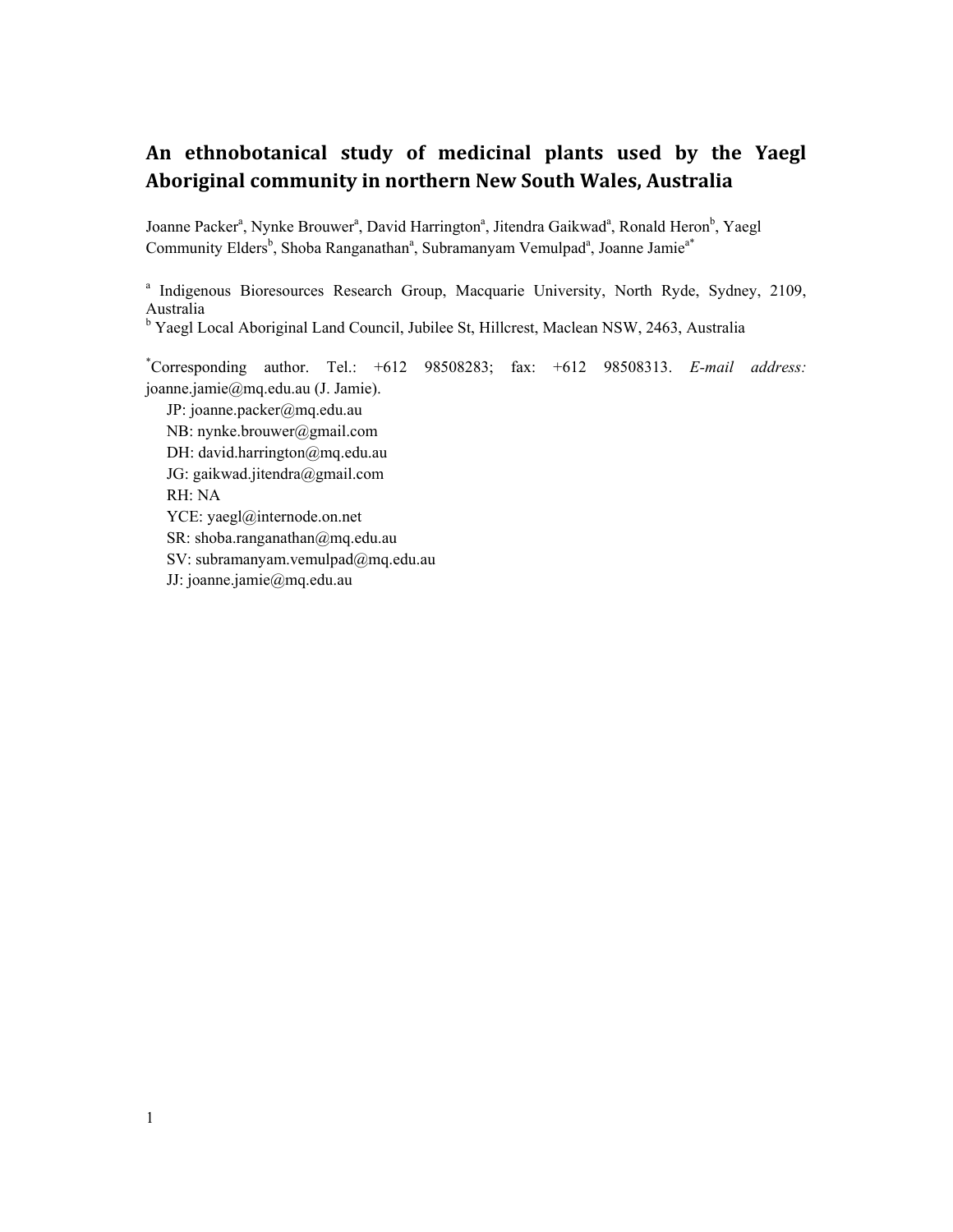## **An ethnobotanical study of medicinal plants used by the Yaegl Aboriginal community in northern New South Wales, Australia**

Joanne Packer<sup>a</sup>, Nynke Brouwer<sup>a</sup>, David Harrington<sup>a</sup>, Jitendra Gaikwad<sup>a</sup>, Ronald Heron<sup>b</sup>, Yaegl Community Elders<sup>b</sup>, Shoba Ranganathan<sup>a</sup>, Subramanyam Vemulpad<sup>a</sup>, Joanne Jamie<sup>a\*</sup>

<sup>a</sup> Indigenous Bioresources Research Group, Macquarie University, North Ryde, Sydney, 2109, Australia

<sup>b</sup> Yaegl Local Aboriginal Land Council, Jubilee St, Hillcrest, Maclean NSW, 2463, Australia

\* Corresponding author. Tel.: +612 98508283; fax: +612 98508313. *E-mail address:* joanne.jamie@mq.edu.au (J. Jamie).

#### **ABSTRACT**

*Ethnopharmacological relevance*: Documentation of Australian bush medicines is of utmost importance to the preservation of this disappearing and invaluable knowledge. This collaboration between the Yaegl Aboriginal community in northern New South Wales (NSW), Australia and an academic institution, demonstrates an effective means of preserving and adding value to this information.

*Materials and Methods*: Questionnaire-guided interviews were performed with community Elders under a framework of participatory action research. Medicinal plant knowledge was collated in a handbook to aid interviews and to be used as an ongoing resource by the community. Specimens for all non-cultivar plants that were discussed were collected and deposited in herbaria with unique voucher numbers. This medicinal knowledge was checked against the literature for reports of related use and studies of biological activity.

*Results:* Nineteen Elders were interviewed, leading to discussions on fifty four plant preparations used for medicinal purposes. These plant preparations involved thirty two plants coming from twenty one families, reflecting the botanical diversity of the area. The plants retained in the Yaegl pharmacopoeia correspond to their accessibility and ease of preparation, reflected in their ongoing utilisation. Several plant uses did not appear elsewhere in the literature.

*Conclusions:* This study is the first comprehensive documentation of the medicinal knowledge of the Yaegl Aboriginal community. It has been conducted using participatory action research methods and adds to the recorded customary knowledge of the region*.* The customary medicinal knowledge retained by the Yaegl Aboriginal community is related to the evolving needs of the community and accessibility of plants.

*Classification:* Anthropological and historical studies in ethnopharmacology

*Keywords:* Medicinal Plants; Ethnobotany; Australian Aboriginal; Participatory Action Research; Customary Medicinal Knowledge; New South Wales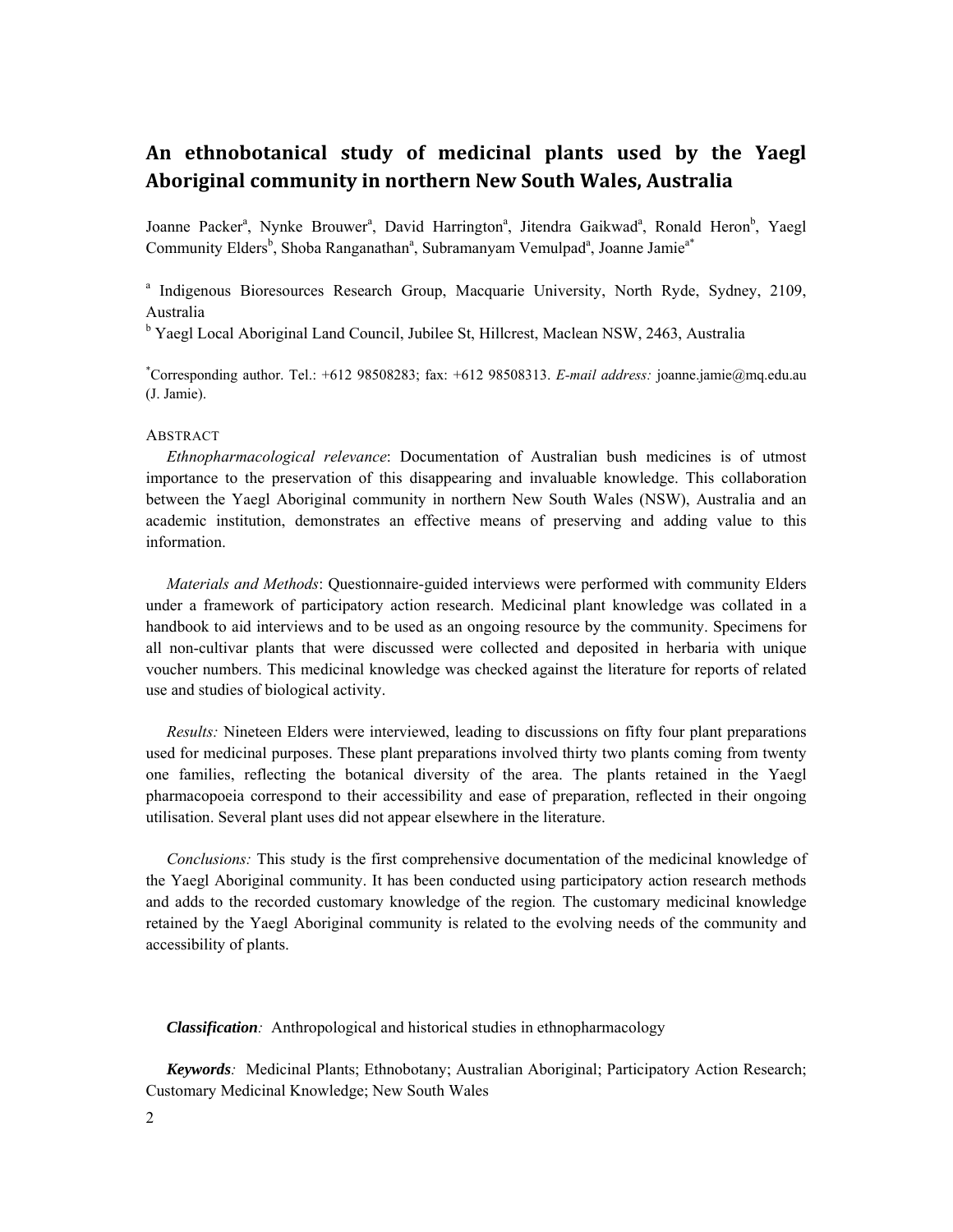#### **1. Introduction**

The continent of Australia stands as a valuable setting for ethnopharmacological research. Being one of the world's seventeen megadiverse countries (Williams et al., 2001), it has a wealth of plant resources. The state of New South Wales (NSW) occupies a south eastern portion of the Australian land mass. Its vegetation represents a microcosm of the Australian continent with tropical savannas and rainforests, temperate broadleaf forests, alpine and sub-alpine, semi-arid and arid rangelands and deserts (Department of the Environment Water Heritage and the Arts, 2010).

Aboriginal people have lived in Australia's harsh climates for centuries, generating strong links and an intimate understanding of the dynamics of the land over generations. However, as with Indigenous communities in many parts of the world, there has been an alarming rate of loss of traditional languages and knowledge of Australian Aboriginal people. This has been influenced by globalisation, marginalisation, environmental pressures and economic and health inequity (Sutherland, 2003). Indeed the diminishing numbers and dislocation of peoples from their traditional environments, is seeing the disappearance of the knowledge holders and practitioners at a faster rate than the plants themselves (Anyinam, 1995). Deforestation of areas has also had significant consequences for the availability and accessibility of ethnomedicines, with only approximately 30% of pre-European native vegetation remaining in the farmed regions of NSW (Benson, 1999).

This study focuses on the customary medicinal knowledge held by the Yaegl people, who live in and around the towns of Maclean and Yamba, situated along the banks of the Clarence River, in the Northern Rivers region of northern NSW. The first residents of the area were the Yaygir tribe after whom the neighboring Yuragyir national park was named and Yaegl derived its name (McSwan, 1992).

Ulgundahi Island is one of the numerous river islands of the Clarence River located off the township of Maclean. The island has been occupied by Aboriginal people since 1880, when many retreated to and/or were relocated to the island from the surrounding areas through pressure from the growing agriculture industry in the area. It was gazetted as an Aboriginal Reserve in 1904, and accommodated a school, store and a church (McSwan, 1992), and remained populated by many Aboriginal families until the late 1950s (Heritage Branch, 2008). The Aboriginal families were encouraged to be self sufficient through farming and 'living off the land' with strict rationing of food and medicines, which were not always able to be provided during the flood times (Heritage Branch, 2008). The recurrent flood episodes eventually drove the families from the island to the mainland and the coastal town of Yamba, where there was plenty of bush foods and medicines to draw on (Heritage Branch, 2008). The Yaegl community and descendants of those who lived on the island maintain a strong connection with the place. The island continues to be used by the Yaegl Aboriginal community for educational tours and organic farming. The use of bush medicines and resources has been maintained largely on a needs basis, transmitted through oral means, with much knowledge being lost as needs changed with European colonisation.

There have been various studies documenting the use of bush medicines among Australian Aboriginal communities (Beck and Balme, 2003; Edwards and Heinrich, 2006; Hiddins, 1999; Isaacs, 1987; Jones et al., 2007; Lassak and McCarthy, 2008; Low, 1990; O'Connell et al., 1983; Pearn, 2005), but little focus has been placed on the Aboriginal use of traditional medicines in NSW (Packer et al., 2011a). This is especially the case for the north coast region of NSW where specific records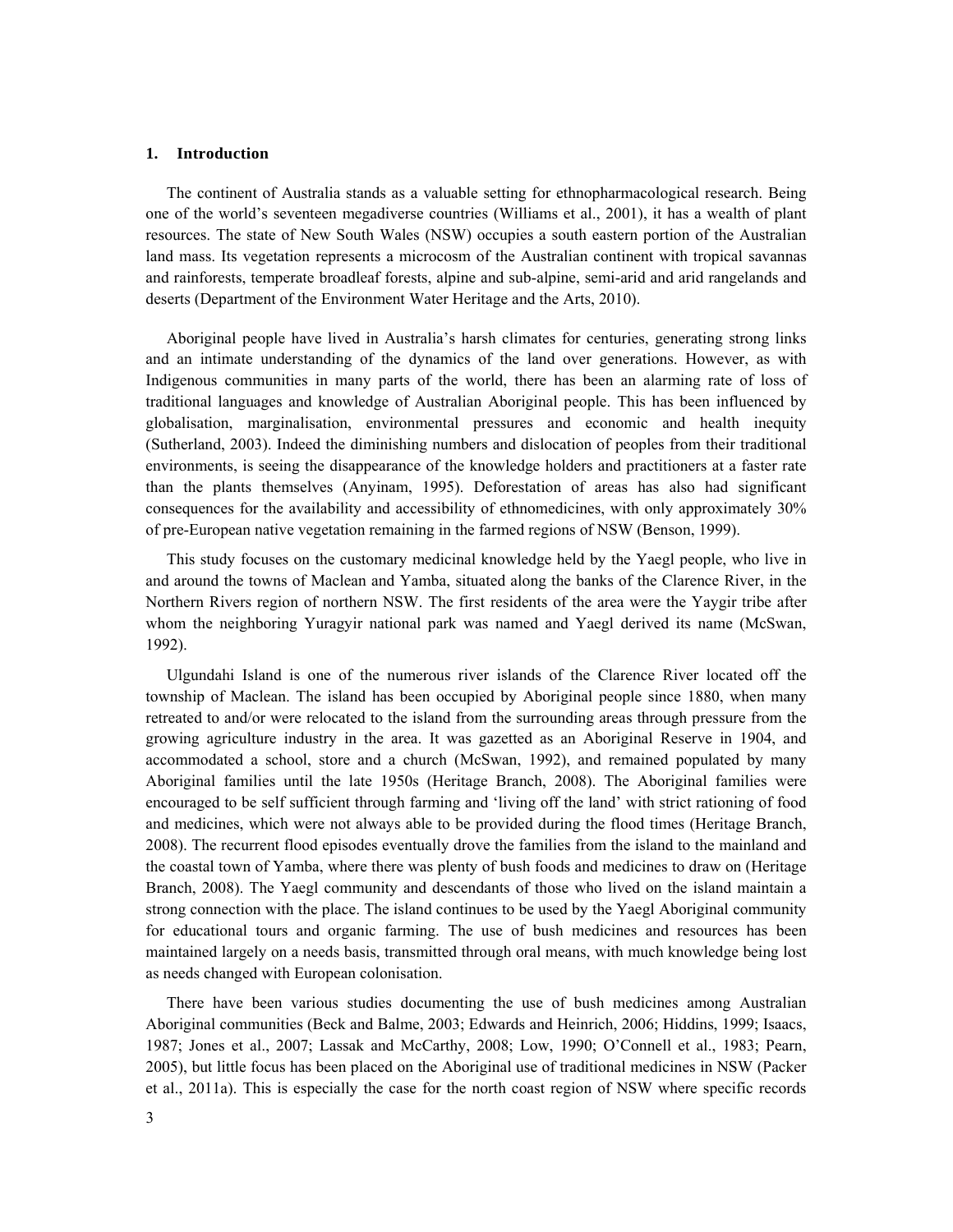have until now been largely limited to an account of white settlers' observations (Ryan, 1964) and an archaeological survey of this region (Byrne, 1990), which makes mention of some of the available bush resources. The first written record from an Indigenous perspective focussing on this region is an academic thesis, which makes reference to bush foods and medicines as part of an ethnohistorical study (Heron, 1991).

This study, conducted as a partnership between Yaegl Elders and Macquarie University researchers, is the first comprehensive study on the ethnomedicinal knowledge of the Yaegl people of the north coast region of NSW. The aim of this study is to promote the preservation of the invaluable but disappearing knowledge of the Yaegl Elders and to gain a greater understanding of the medicinal importance of the flora of the region.

#### **2. Methods**

#### *2.1 Study Area*

The approximate area traditionally occupied by the Yaegl people is outlined in Fig. 1, as determined by recent Native Title discussions (National Native Title Tribunal: NC96/38) and spans  $29.22 - 29.87^\circ$ S latitude and  $153.03 - 153.39^\circ$ E longitude. Being one of the smaller tribal groups, the dispersal and loss of tradition suffered by some of the larger tribes, such as the Bundjalung to the north of the Clarence is not as evident in this group (McSwan, 1992).



**Fig. 1.** Map of north eastern New South Wales, indicating the study area (updated from Heron, 1991)

Yaegl country (Fig. 1) approximately equates to the area encompassed by the Australian Bureau of Statistics' Statistical Local Area region of Clarence Valley (A) – Coast (SLA) National Regional Profile (Australian Bureau of Statistics, 2006)*.* As of 2006, this region had a population of 20189, 4.1% of whom identified as being Indigenous. The dominant Indigenous community in this area is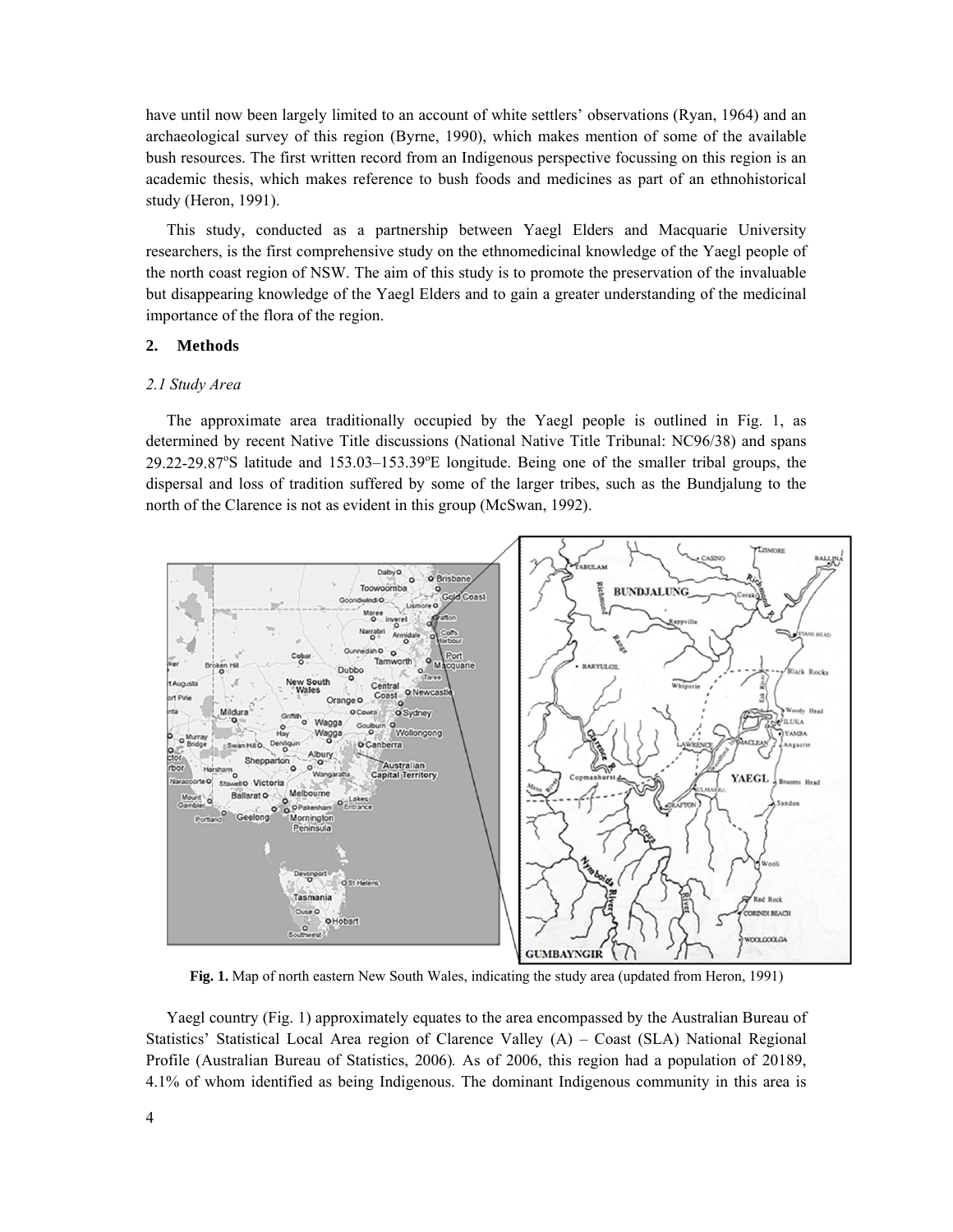Yaegl with strong links to the Bundjalung nation. Since the 1930s, the townships of Yamba and Maclean have been the two central communities in Yaegl country (Kijas, 2009).

#### *2.2 Participatory Action Research (PAR)*

This research follows UNESCO guidelines (UNESCO, 2007) relating to the establishment of cooperative research agreements with Indigenous communities and the NH&MRC Values and Ethics: Guidelines for Ethical Conduct in Aboriginal and Torres Strait Islander Health Research (NH&MRC, 2003). Key to this research is an understanding of the cultural values and contemporary needs of the community, and it is performed in parallel with benefit sharing activities. Our work and research outcomes ensure that reciprocal rights and responsibilities are identified in written agreements with the communities.

The collection of data for this part of the project was performed under a PAR framework (Baum et al., 2006). As the essence of PAR is as an evolving process, regular visits were made to the community for meetings to update on the progress of the project and encourage feedback from the participants. Meetings were also used to inform community members of the framework and progress of the project and to encourage involvement. Ethics approval (reference number: HE27FEB2004- R02750) was obtained from Macquarie University prior to the commencement of this study and updated as the study progressed (HE27JUL2007-RO5356).

#### *2.3 Interviews*

Participants were largely selected via a 'snowballing' (Weiss, 1995) rather than a random sampling technique, whereby trust was gained through referrals and word of mouth. The sample size was largely achieved by the length of time that the research group was involved with the community to gain trust and a cohesive working relationship. Interviews were carried out over two periods, 2004-05 and 2009-11, during which time eight visits to the community were undertaken and on one occasion, a selection of Elders travelled to the university.

A total of nineteen participants were interviewed. Twelve participants were interviewed during the 2004-05 period. An additional seven participants were interviewed during the second round of interviews in 2009-11, with seven of the initial participants interviewed on both occasions. The process of collecting information from the community Elders was an evolving process as trust in the relationship was developed and information was collected and collated. Contact and capacity building activities continued throughout this time. With the consent of the participants, most of the interviews were recorded in both audio and visual format using minimally intrusive equipment. All respondents were over the age of fifty, and fifteen of the nineteen were female Elders.

The initial focus of the interviews was in-depth conversations with key respondents (Etkin, 1993), who were the elected senior male and female custodians of the community. The senior male custodian had independently performed academic research into the cultural history of the region (Heron, 1991) and was therefore particularly knowledgeable about the plant uses of the region. Other Elders either participated in focus groups or were interviewed on an individual basis using semi structured interviews (Etkin, 1993) depending on their preference. Where possible interviewees were given multiple opportunities for discussion or contact with the interviewers to add to, or build on the detail of the information already provided. Twelve (63%) of respondents were interviewed on at least two separate occasions and the key respondents on as many occasions as possible (up to seven times in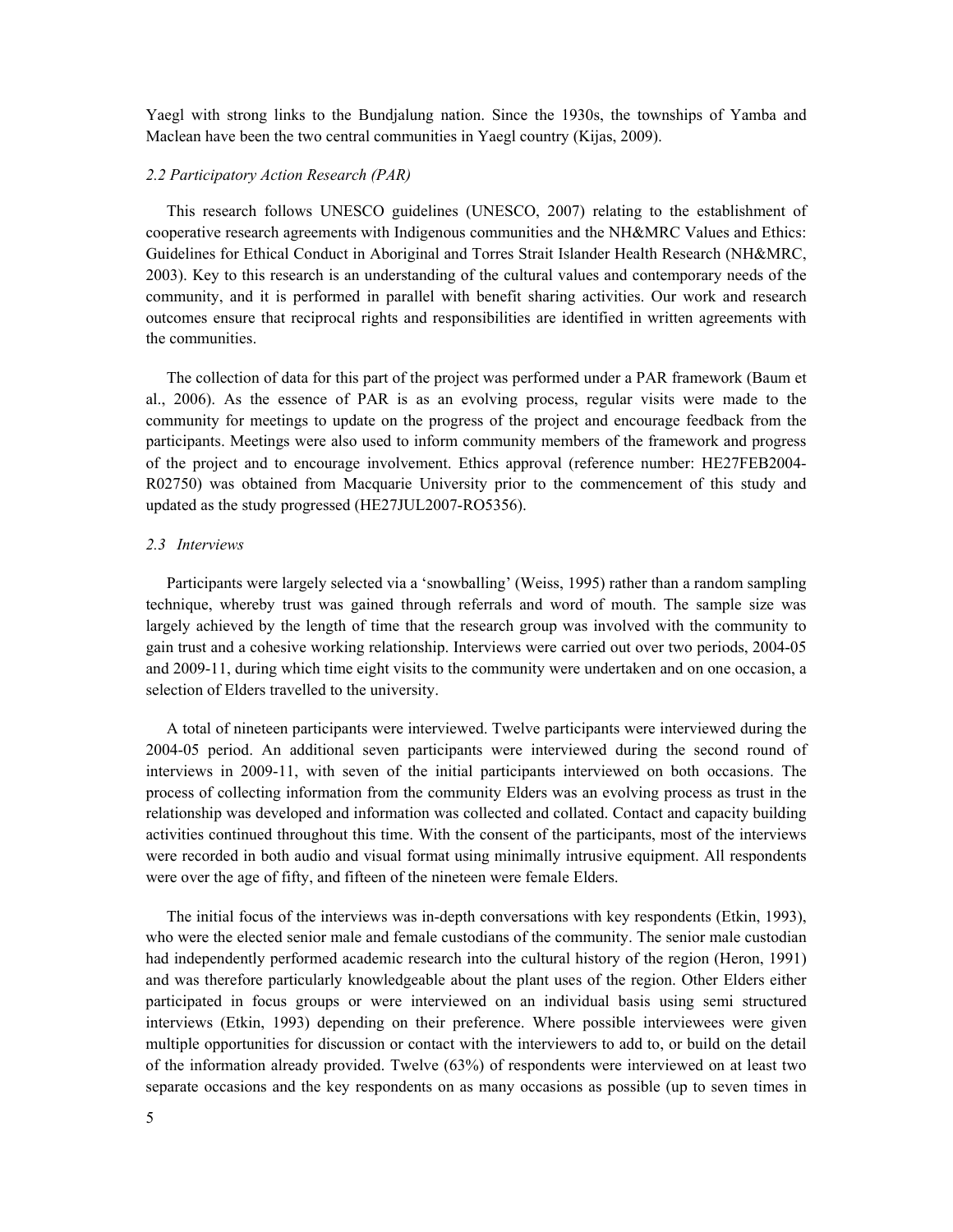one case). Interviews were performed in a location chosen by the participant and ranged from the participant's home, the community centre, to walks in the field. In many cases a combination of locations was used.

Discussions were guided by a questionnaire developed with the intention of collecting comprehensive and standardised information for entry into a database (Gaikwad et al., 2008). Although this questionnaire was used to guide the interview, it was only completed at the conclusion of the interview with the aid of the audio and visual recordings and notes. This was done in order to have minimal disruption to the interview and to keep a comfortable and relaxed air about the process. As knowledge was collected, it was consolidated into a draft version of a handbook (Packer et al., 2011b) to promote discussion and confirmation of consensus in subsequent interviews. This booklet was built upon and on completion of the interview process, published and returned to the community for local use. Additional information regarding culture and history that was discussed during the interviews was also recorded.

Voucher specimens were collected for all non-cultivar species and deposited in either the Herbarium of the National Herbarium of NSW or the Macquarie University Herbarium and registered with the Index Herbariorum, New York Botanic Gardens (http://sciweb.nybg.org/science2/IndexHerbariorum.asp), with the acronym MQU. A unique identity number was generated (Table 1) and the identity of species confirmed. All other species and genera were confirmed in the field by one of the authors (DH), a botanist. The reported utilisation of medicinal plants was compared against printed English language texts and journal articles (searched against SciFinder Scholar, PubMed and Google Scholar), to determine the extent of their use in other communities and the current knowledge of their biological activity. Terminology and classification of conditions are often not clearly defined, both with respect to the interview proceedings and existing texts. Therefore, it is not always possible to draw direct correlations between reported applications and biological activities.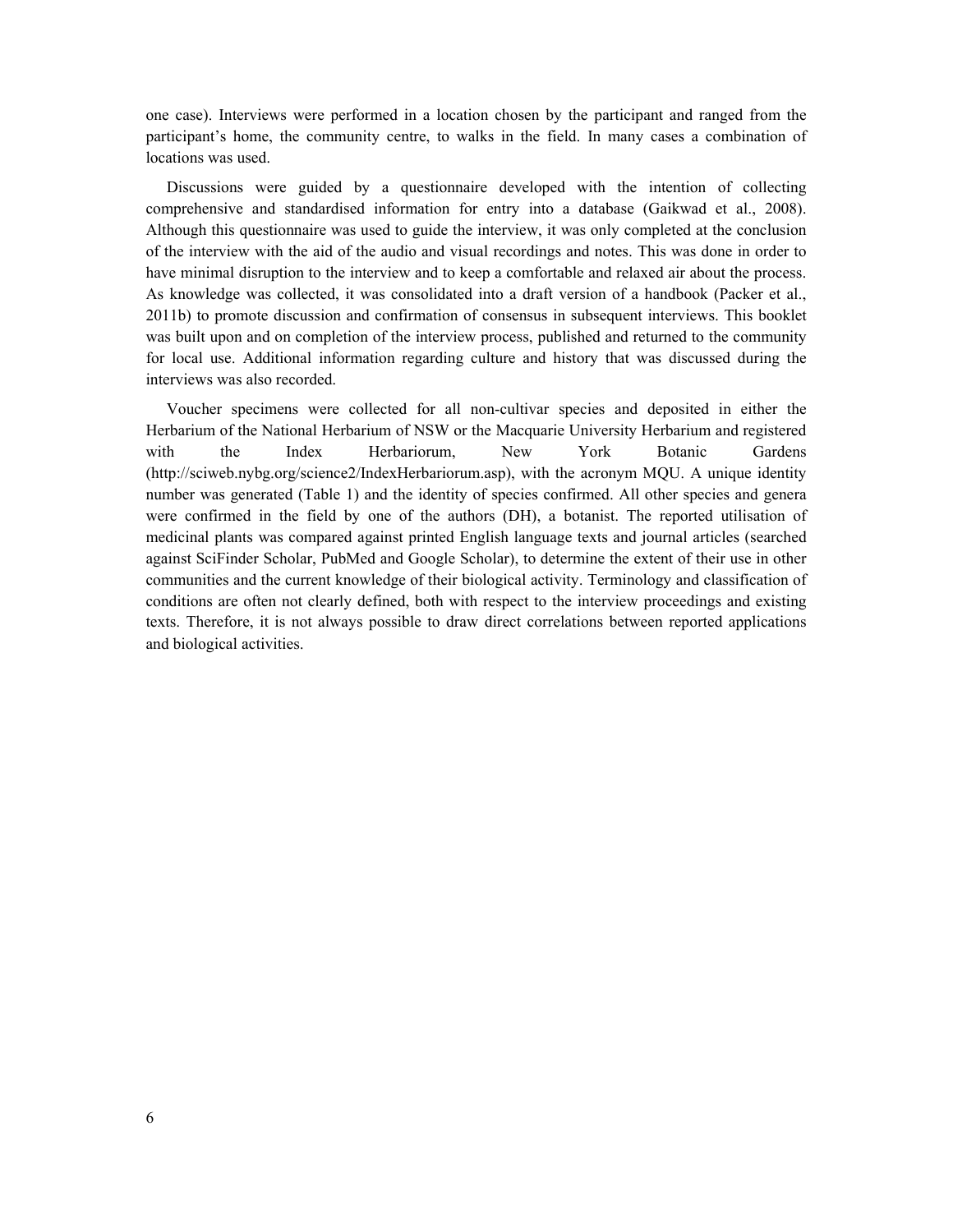#### **3. Results and discussion**

### **Table 1. Summary of information collected through interviews and literature search on Yaegl customary medicinal plants**

| Scientific name <sup>a</sup>                                       | Common<br>Name        | Habitat             | $\mathbf{Endemicity}^c$ | Part<br>used <sup>d</sup> | <b>Local Medicinal Uses</b>                             | N.I.<br>$(n =$<br>$19)^e$ | <b>Agreement of literature</b><br>with customary use <sup>f</sup>                            | <b>Literature with reference</b><br>to different customary use                                                                                                    | <b>Biological activity</b>                                                                                                                                      |
|--------------------------------------------------------------------|-----------------------|---------------------|-------------------------|---------------------------|---------------------------------------------------------|---------------------------|----------------------------------------------------------------------------------------------|-------------------------------------------------------------------------------------------------------------------------------------------------------------------|-----------------------------------------------------------------------------------------------------------------------------------------------------------------|
| Alocasia brisbanensis<br><b>Domin</b>                              |                       |                     |                         | IL, St                    | burns and boils, cuts,<br>sores, open wounds,<br>ulcers | 3A,<br>9 <sub>B</sub>     | none found <sup>#</sup>                                                                      | (Hiddins, 1999; Lassak and<br>McCarthy, 2008; Leiper and                                                                                                          | (Mulla et al., 2011; Mulla et<br>al., 2010; Mulla et al.,                                                                                                       |
| (MQ 73008910)                                                      | Cunjevoi              | <b>RFM</b>          | N                       | L                         | muscle injury                                           | 1B                        | none found                                                                                   | Hauser, 1984; Rahmatullah<br>et al., $2010b$ <sup>#</sup>                                                                                                         | 2009a; Mulla et al., 2009b;<br>Tien et al., 2004; Wang and                                                                                                      |
| <b>ARACEAE</b>                                                     |                       |                     |                         | L                         | green ant bites                                         | 2B                        | none found <sup>#</sup>                                                                      |                                                                                                                                                                   | Ng, $2003$ <sup>#</sup>                                                                                                                                         |
| Alphitonia excelsa (Fenzl)<br>Benth.<br>(NSW 792677)<br>RHAMNACEAE | Soap tree,<br>Red ash | RFM/Sc              | N                       | L                         | antiseptic hand wash                                    | 2A<br>2B                  | (Barr et al., 1988; Lassak<br>and McCarthy, 2008; Leiper<br>and Hauser, 1984; Webb,<br>1969) | (Brock, 2001; Cribb and<br>Cribb, 1984; Isaacs, 1987;<br>Lassak and McCarthy, 2008;<br>Low, 1990; Vaughan, 1986;<br>Webb, 1969)                                   | (Rogers et al., 2002; Rogers<br>et al., 2000)                                                                                                                   |
| Ananas comosus (L.)<br>Merr<br><b>BROMELIACEAE</b>                 | Pineapple             | Cult                | Ι                       | Sk, L                     | cleansing tonic                                         | 1B                        | (Kalpna et al., 2011)                                                                        | (Kataki, 2010; Kulip, 2003;<br>Morton, 1987; Sharma et al.,<br>2001; Taussig and Batkin,<br>1988)                                                                 | (Bhui et al., 2010; Hossain<br>and Rahman, 2011; Kataki,<br>2010; Taussig and Batkin,<br>1988; Xie et al., 2007)                                                |
| Canavalia rosea (Sw.)<br>DC.<br>(MQ 73008909)<br>FABACEAE          | Coastal<br>jackbean   | $\mathcal{C}$       | N                       | L                         | boils and sores                                         | 2A,<br>1 <sub>B</sub>     | (Bhagya and Sridhar, 2009)                                                                   | (Cribb and Cribb, 1984;<br>Lassak and McCarthy, 2008;<br>Low, $1990$ )                                                                                            | (Pattamadilok et al., 2008;<br>Prabhu et al., 2010)                                                                                                             |
| Capsicum spp.<br><b>SOLANACEAE</b>                                 | Chillies              | Cult                |                         | F                         | colds, flu,                                             | 1B                        | (Nandwani et al., 2008)                                                                      | widely reported eg<br>(Dasgupta and Fowler,<br>1997)                                                                                                              | widely reported<br>eg (Surh and Lee, 1996)                                                                                                                      |
| Carica papaya L.<br><b>CARICACEAE</b>                              | Paw paw               | Cult                | $\mathbf I$             | L                         | cancer                                                  | 1B                        | (Caamal-Fuentes et al.,<br>2011)                                                             | (Emeruwa, 1982;<br>Farnsworth, 1988; Lohiya et<br>al., 1994; Ong and<br>Norzalina, 1999; Rahmat et<br>al., 2002; Rahmatullah et al.,<br>2010a; Tona et al., 1998) | (Abdullah et al., 2011; Eno<br>et al., 2000; Mehdipour et<br>al., 2006; Osato et al., 1993;<br>Otsuki et al., 2010; Seigler et<br>al., 2002; Tona et al., 1998) |
| Centella asiatica (L.) Urb<br>(MQ 73008907)<br><b>APIACEAE</b>     | Centella              | RFM/R/<br><b>OD</b> | $\mathcal{C}$           | L                         | arthritis                                               | 1A<br>2B                  | (Brinkhaus et al., 2000;<br>Senthilkumar et al., 2009;<br>Singh, 2010)                       | widely reported<br>eg (Zainol et al., $2003$ )                                                                                                                    | widely reported<br>eg (Brinkhaus et al., 2000)                                                                                                                  |
| Citrus x taitensis Risso<br>(NSW 792671)<br><b>RUTACEAE</b>        | <b>Bush</b><br>lemon  | Cult                | $\mathbf I$             | $\boldsymbol{\mathrm{F}}$ | colds                                                   | 2A,<br>4B                 | (Mabberley, 2004)                                                                            | widely reported<br>eg (Del Río et al., 2004)                                                                                                                      | widely reported<br>eg (González-Molina et al.,<br>2010)                                                                                                         |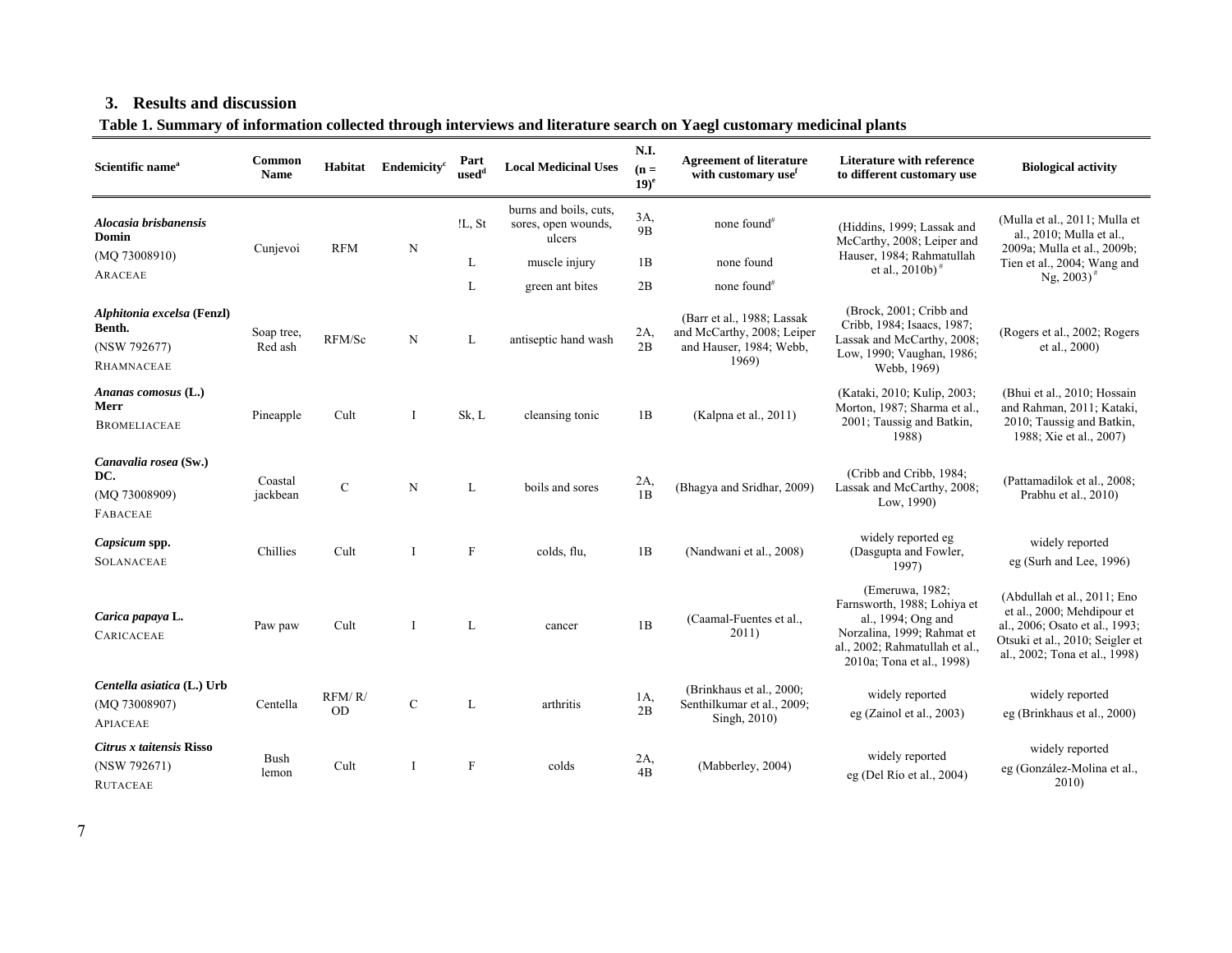| Scientific name <sup>a</sup>                                                      | Common<br>Name                | Habitat   | $\mathbf{Endemicity}^c$ | Part<br>used <sup>d</sup> | <b>Local Medicinal Uses</b>          | N.I.<br>$(n =$<br>$19)^e$ | <b>Agreement of literature</b><br>with customary use <sup>f</sup>                                 | <b>Literature with reference</b><br>to different customary use                                 | <b>Biological activity</b>                                                                              |
|-----------------------------------------------------------------------------------|-------------------------------|-----------|-------------------------|---------------------------|--------------------------------------|---------------------------|---------------------------------------------------------------------------------------------------|------------------------------------------------------------------------------------------------|---------------------------------------------------------------------------------------------------------|
| Citrus sinensis (L.)<br><b>Osbeck</b><br><b>RUTACEAE</b>                          | Oranges                       | Cult      | I                       | F                         | colds                                | 1B                        | widely reported <sup>†</sup>                                                                      | (Anesini and Perez, 1993;<br>Lu et al., 2006)                                                  | (Ahmad and Beg, 2001;<br>Anagnostopoulou et al.,<br>2006; Parmar and Kar, 2008)                         |
| Corymbia intermedia                                                               |                               |           |                         | X                         | warts                                | 1B                        | none found                                                                                        |                                                                                                |                                                                                                         |
| (R.T. Baker) K. D. Hill &<br>L. A. S. Johnson<br>(NSW 792670)<br><b>MYRTACEAE</b> | Pink<br>bloodwood             | Sc        | N                       | $\mathbf X$               | stops bleeding from<br>cuts          | 1B                        | (Cribb and Cribb, 1984;<br>Isaacs, 1987; Latz, 1999) <sup>#</sup>                                 | (Gilbert, 1966; Locher and<br>Currie, $2010$ <sup>#</sup>                                      | none found $#$                                                                                          |
| Cleome viscosa L.<br>CAPPARACEAE                                                  | Tickweed.<br>spider<br>flower | <b>OD</b> | Ι.                      | <b>NS</b>                 | antiseptic for cuts                  | 1B                        | (Cribb and Cribb, 1984;<br>Lassak and McCarthy, 2008;<br>Leyland, 2002; Low, 1990;<br>Mali, 2010) | widely reported<br>eg (Mali, 2010)                                                             | (Gupta and Dixit, 2009;<br>Mali, 2010; Reddy, 2009;<br>Sudhakar et al., 2006;<br>Williams et al., 2003) |
| Diplocyclos palmatus (L.)<br><b>Jeffrey</b>                                       |                               | RFM/C/    | N                       | F                         | skin infections                      | 1B                        | (Mosaddik and Haque,<br>2003)                                                                     | widely reported<br>eg (Mosaddik and Haque,<br>2003)                                            | (Chowdhury et al., 2003;<br>Ganesan et al., 2004;<br>Manandhar, 1998; Mosaddik<br>et al., 2000)         |
| (MQ 73008904)<br><b>CUCURBITACEAE</b>                                             | Snakeberry                    | R         |                         | F                         | ringworm                             | 2A,<br>2B                 | (Mosaddik and Haque,<br>2003)                                                                     |                                                                                                |                                                                                                         |
| Duboisia myoporoides R.<br>Br.<br>(MQ 73007957)<br><b>SOLANACEAE</b>              | Corkwood,<br>corkybark        | RFM/Sc    | N                       | L                         | topical anesthetic and<br>antiseptic | 1A<br>2B                  | none found                                                                                        | none found <sup>#</sup>                                                                        | widely reported<br>eg (Shukla et al., 2003)                                                             |
|                                                                                   | Eucalypts,<br>gum trees       | <b>Sc</b> | N                       | L                         | bronchitis, clear<br>throats, coughs | 2B                        | widely reported<br>eg (Cermelli et al., 2008)                                                     | (Cermelli et al., 2008; Cribb<br>and Cribb, 1984; Isaacs,<br>1987; Leiper and Hauser,<br>1984) | widely reported<br>eg (Cermelli et al., 2008)                                                           |
| <i>Eucalyptus</i> spp.<br><b>MYRTACEAE</b>                                        |                               |           |                         | L                         | colds                                | 1A                        | (Vaughan, 1986)                                                                                   |                                                                                                |                                                                                                         |
|                                                                                   |                               |           |                         | B                         | sores, scabies                       | 1B                        | (Webb, 1969)                                                                                      |                                                                                                |                                                                                                         |
| Eupomatia laurina R.                                                              |                               |           |                         | L                         | stomach ache                         | 3B                        | (Khan et al., 2001)                                                                               |                                                                                                |                                                                                                         |
| Br.                                                                               | Guava                         | RFM/C     | N                       | F                         | diarrhoea                            | 1A                        | (Khan et al., 2001)                                                                               | (Khan et al., 2001)                                                                            | (Khan et al., 2003; Khan et<br>al., $2001$ )                                                            |
| <b>EUPOMATIACEAE</b>                                                              |                               |           |                         | F                         | laxative                             | 1A                        | (Khan et al., 2001)                                                                               |                                                                                                |                                                                                                         |
| Hibbertia scandens<br>(Willd.) Gilg<br>(MQ 73008905)<br><b>DILLENIACEAE</b>       | Yellow<br>vine                | $C/$ Sc   | N                       | <b>NS</b>                 | sores, rash                          | 2A                        | none found                                                                                        | none found                                                                                     | none found                                                                                              |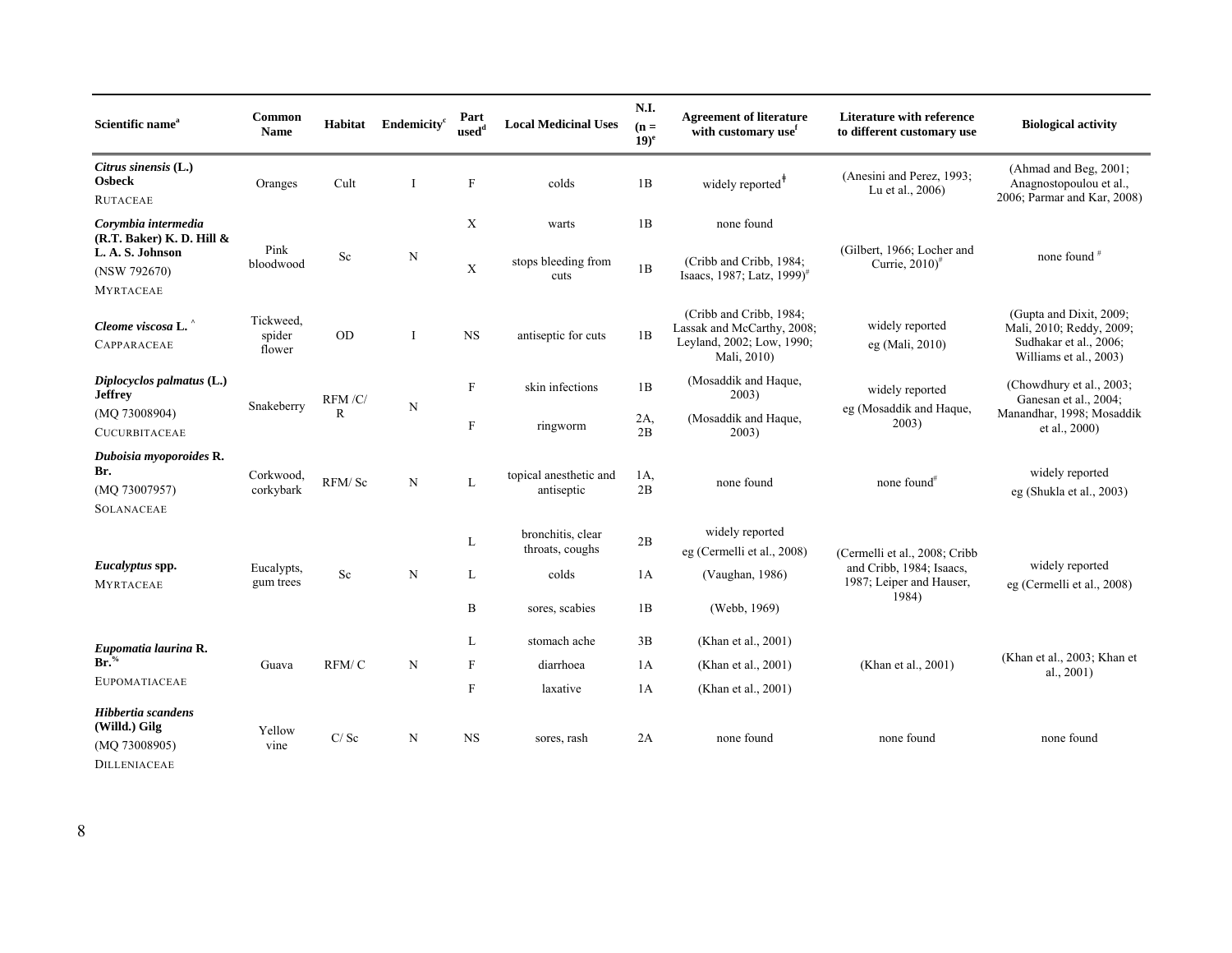| Scientific name <sup>a</sup>                                                              | Common<br>Name          | Habitat                 | Endemicity <sup>c</sup> | Part<br>used <sup>d</sup> | <b>Local Medicinal Uses</b>       | N.I.<br>$(n =$<br>$19)^e$ | <b>Agreement of literature</b><br>with customary use <sup>f</sup>                                                                                | <b>Literature with reference</b><br>to different customary use                                                | <b>Biological activity</b>                                                                         |
|-------------------------------------------------------------------------------------------|-------------------------|-------------------------|-------------------------|---------------------------|-----------------------------------|---------------------------|--------------------------------------------------------------------------------------------------------------------------------------------------|---------------------------------------------------------------------------------------------------------------|----------------------------------------------------------------------------------------------------|
| Hypochaeris radicata L.<br>(MQ 73008912)<br><b>ASTERACEAE</b>                             | Dandelion               | <b>OD</b>               | $\mathbf I$             | L                         | liver disease                     | 1B                        | (Mahesh et al., 2010; Schütz<br>et al., $2006$ <sup>§</sup>                                                                                      | none found <sup>§</sup>                                                                                       | none found <sup>§</sup>                                                                            |
| Ipomoea brasiliensis (L.)<br>Sweet                                                        |                         |                         |                         | L, St                     | boils                             | 2A                        | widely reported eg (Lassak<br>and McCarthy, 2008)                                                                                                | widely reported<br>eg (Tao et al., 2008)                                                                      | widely reported<br>eg (Tao et al., 2008)                                                           |
|                                                                                           | Beach<br>morning        | $\mathbf C$             | $\mathbf N$             | L                         | pain from jelly fish              | 1B                        | (Bandaranayake, 1999;<br>Isaacs, 1987; Pongprayoon<br>et al., 1991; Tao et al., 2008;<br>Wasuwat, 1970)                                          |                                                                                                               |                                                                                                    |
| (MQ 73007958)<br>CONVOLVULACEAE                                                           | glory                   |                         |                         | L                         | headaches                         | 1A                        | (Rogers et al., 2000)                                                                                                                            |                                                                                                               |                                                                                                    |
|                                                                                           |                         |                         |                         | L, St                     | arthritis                         | 1A                        | (De Souza et al., 2000;<br>Lassak and McCarthy, 2008;<br>Pongprayoon et al., 1991;<br>Tao et al., 2008)                                          |                                                                                                               |                                                                                                    |
| Lophostemon suaveolens                                                                    |                         |                         |                         | A                         | wounds                            | 1A                        | none found <sup>§</sup>                                                                                                                          |                                                                                                               |                                                                                                    |
| (Sol. ex Gaertn.) Peter G.<br>Wilson & J. T. Waterh<br>(MQ 73008908)<br><b>MYRTACEAE</b>  | Apple gum               | RFM /Sc                 | N                       | $\mathbf X$               | cuts, sores, open<br>wounds, acne | 1A                        | none found                                                                                                                                       | none found                                                                                                    | none found                                                                                         |
|                                                                                           | Tea tree.<br>paperbarks | R/Sc                    |                         | L                         | colds, flu                        | 1A,<br>3B                 | (Cribb and Cribb, 1984;<br>(Budhiraja et al., 1999;<br>Lassak and McCarthy, 2008;<br>Isaacs, 1987; Leiper and<br>Vaughan, 1986)<br>Hauser, 1984) |                                                                                                               | widely reported                                                                                    |
| <i>Melaleuca</i> spp.<br><b>MYRTACEAE</b>                                                 |                         |                         | $\mathcal{C}$           | L                         | cough                             | 1B                        |                                                                                                                                                  |                                                                                                               | eg (Carson et al., 2006)                                                                           |
|                                                                                           |                         |                         |                         | L                         | mosquito repellent                | 1A                        |                                                                                                                                                  |                                                                                                               |                                                                                                    |
| Opuntia spp.<br><b>CACTACEAE</b>                                                          | Prickly<br>pear         | <b>OD</b>               | $\mathbf I$             | $\mathbf F$               | asthma                            | 1B                        | none found*                                                                                                                                      | (Feugang et al., 2006; Hasse<br>et al., 2008; Hernandez-<br>Galicia et al., 2002;<br>Shedbalkar et al., 2010) | (Feugang et al., 2006;<br>Shedbalkar et al., 2010)                                                 |
| Phytolacca octandra L.<br>PHYTOLACCACEAE                                                  | Inkweed                 | <b>OD</b>               | N                       | $\boldsymbol{\mathrm{F}}$ | ringworm                          | 3A                        | (Escalante et al., 2002;<br>Moreno and Rodriguez,<br>1981)                                                                                       | (Escalante et al., 2002)                                                                                      | (Escalante et al., 2002)                                                                           |
| Pteridium esculentum (G.<br><b>Forst.</b> ) Cockayne<br>(MQ 73008209)<br>DENNSTAEDTIACEAE | <b>Bracken</b><br>fern  | $C/$ RFM/<br>$R/OD/$ Sc | $\mathbf C$             | L, X                      | insect bites/stings               | 1A,<br>1B                 | (Daw et al., 2007; Hiddins,<br>1999; Lassak and McCarthy,<br>2008; Low, 1990)                                                                    | (Agnew and Lauren, 1991;<br>Daw et al., 2007; Lassak and<br>McCarthy, 2008)                                   | (Agnew and Lauren, 1991;<br>Daw et al., 2007; Lassak and<br>McCarthy, 2008; Smith et<br>al., 1988) |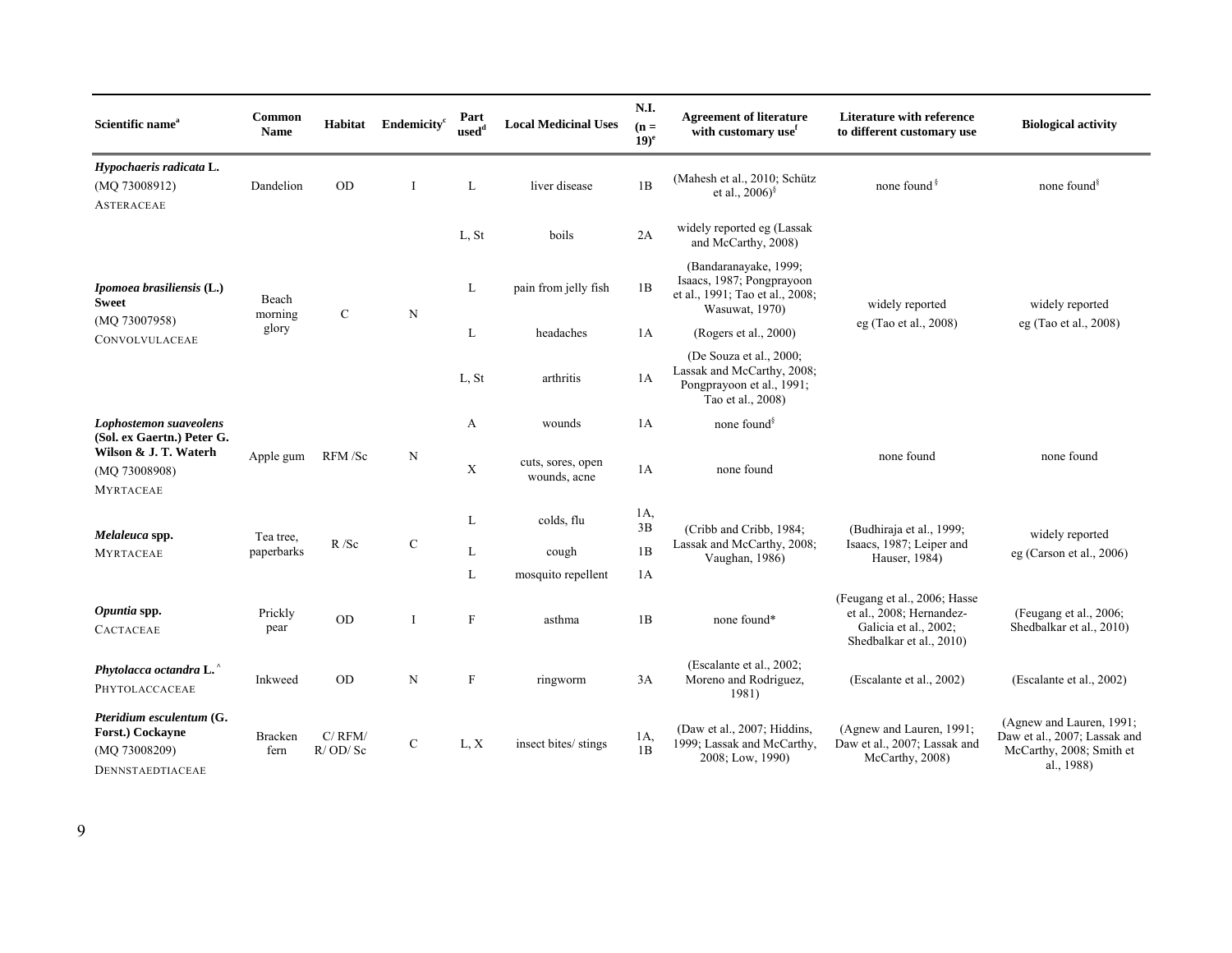| Scientific name <sup>a</sup>                                       | Common<br>Name                               | Habitat              | $\mathbf{Endemicity}^c$ | Part<br>used <sup>d</sup> | <b>Local Medicinal Uses</b>         | N.I.<br>$(n =$<br>$19)$ <sup>e</sup> | <b>Agreement of literature</b><br>with customary use <sup>f</sup>                                              | <b>Literature with reference</b><br>to different customary use                                                      | <b>Biological activity</b>                                                                                             |
|--------------------------------------------------------------------|----------------------------------------------|----------------------|-------------------------|---------------------------|-------------------------------------|--------------------------------------|----------------------------------------------------------------------------------------------------------------|---------------------------------------------------------------------------------------------------------------------|------------------------------------------------------------------------------------------------------------------------|
| Rumex sp.<br>POLYGONACEAE                                          | Dockleaf                                     | <b>OD</b>            | $\mathbf I$             | L                         | stings                              | $5\mathrm{B}$                        | widely reported <sup>#</sup>                                                                                   | widely reported<br>eg (Sahreen et al., 2011)                                                                        | (Pereira et al., 2011; Sahreen<br>et al., 2011)                                                                        |
| Sida rhombifolia L.<br>(MQ 73008914)<br><b>MALVACEAE</b>           | Paddy<br>lucerne                             | OD                   | $\mathbf C$             | L                         | gastric, diarrhoea                  | 2A<br>7B                             | (Assam JP et al., 2010;<br>Lassak and McCarthy, 2008;<br>Low, 1990; Webb, 1969)                                | widely reported<br>eg (Assam JP et al., $2010$ )                                                                    | widely reported<br>eg (Assam JP et al., $2010$ )                                                                       |
| Smilax australis R. Br.                                            |                                              |                      |                         | L                         | diabetes                            | 1B                                   | none found                                                                                                     |                                                                                                                     |                                                                                                                        |
| (NSW 792674)<br><b>SMILACACEAE</b>                                 | Lawyer<br>vine, sweet<br>sarsaparilla        | <b>RFM</b>           | N                       | L                         | blood cleanser                      | 1A                                   | (Brock, 2001; Lassak and<br>McCarthy, 2008)                                                                    | (Isaacs, 1987; Lassak and<br>McCarthy, 2008)                                                                        | none found <sup>#</sup>                                                                                                |
|                                                                    |                                              |                      |                         | L                         | pain,<br>arthritis/rheumatism       | 1A                                   | (Lassak and McCarthy,<br>2008; Low, 1990)                                                                      | (Cox et al., 2005; Isaacs,<br>1987; Low, 1990)                                                                      |                                                                                                                        |
| Smilax glyciphylla Sm.<br>(NSW 792380)<br><b>SMILACACEAE</b>       | Narrow<br>leaf<br><b>RFM</b><br>sarsaparilla |                      | N                       | L                         | coughs, catarrh                     | 1A                                   | (Lassak and McCarthy,<br>2008; Low, 1990; Webb,<br>1969)                                                       |                                                                                                                     | (Cox et al., 2005)                                                                                                     |
|                                                                    |                                              |                      |                         | L                         | clear skin problems                 | 1A                                   | none found                                                                                                     |                                                                                                                     |                                                                                                                        |
|                                                                    |                                              |                      |                         | L                         | purify blood,<br>revitalising tonic | 1A                                   | (Gilbert, 1966; Isaacs, 1987)                                                                                  |                                                                                                                     |                                                                                                                        |
|                                                                    |                                              |                      | L                       | diabetes                  | 1B                                  | none found                           |                                                                                                                |                                                                                                                     |                                                                                                                        |
| Solanum mauritianum<br>Scop.<br>(MQ 73008906)<br><b>SOLANACEAE</b> | Native<br>tobacco                            | OD/ C/<br><b>RFM</b> |                         | L                         | mosquito repellent                  | 1A,<br>1B                            | none found                                                                                                     | (Jäger et al., 1996; Lindsey<br>et al., 1999)                                                                       | (Lindsey et al., 1999)                                                                                                 |
| Solanum tuberosum L.<br><b>SOLANACEAE</b>                          | Potato                                       | Cult                 | $\mathbf{I}$            | Sk                        | boils                               | 2B                                   | (Kalpna et al., 2011;<br>Leporatti and Ivancheva,<br>2003; Mamedov et al., 2005;<br>Vlachojannis et al., 2010) | (Guarrera et al., 2005)                                                                                             | (Eichhorn and Winterhalter,<br>2005; Pihlanto et al., 2008;<br>Slanc et al., 2009)                                     |
| Sonchus oleraceus L.                                               |                                              | <b>OD</b>            |                         | X                         | warts                               | 1A<br>3B                             | (Jimoh et al., 2011; Latz,<br>1999)                                                                            | (Gould et al., 2006; Guarrera<br>et al., 2005; Isaacs, 1987;<br>Jimoh et al., 2011; Singh,<br>2010)                 | (Conforti et al., 2008;<br>Elkhayat, 2009; Gould et al.,<br>2006; Jimoh et al., 2011;<br>Schaffer et al., 2005; Yin et |
| (MQ 73008913)<br><b>ASTERACEAE</b>                                 | Milkweed,<br>milkthistle                     |                      |                         | <b>NS</b>                 | cancer                              | 1A                                   | (Csupor-Löffler et al., 2009;<br>Thomson and Shaw, 2002)                                                       |                                                                                                                     |                                                                                                                        |
|                                                                    |                                              |                      |                         | L                         | asthma                              | 1A                                   | (Ahmad, 2006)                                                                                                  |                                                                                                                     | al., $2007$ )                                                                                                          |
| Tagetes minuta L.<br>(MQ 73008915)<br><b>ASTERACEAE</b>            | Stinking<br>roger                            | <b>OD</b>            |                         | L                         | mosquito repellent                  | 2A                                   | (El and Karakaya, 2004;<br>Gillij et al., 2008; Isaacs,<br>1987; Makhaik et al., 2005;<br>Neher, 1968)         | (Eguaras et al., 2005; Isaacs,<br>1987; Ranilla et al., 2010;<br>Tereschuk et al., 1997;<br>Upadhyaya et al., 2010) | widely reported<br>eg (Upadhyaya et al., 2010)                                                                         |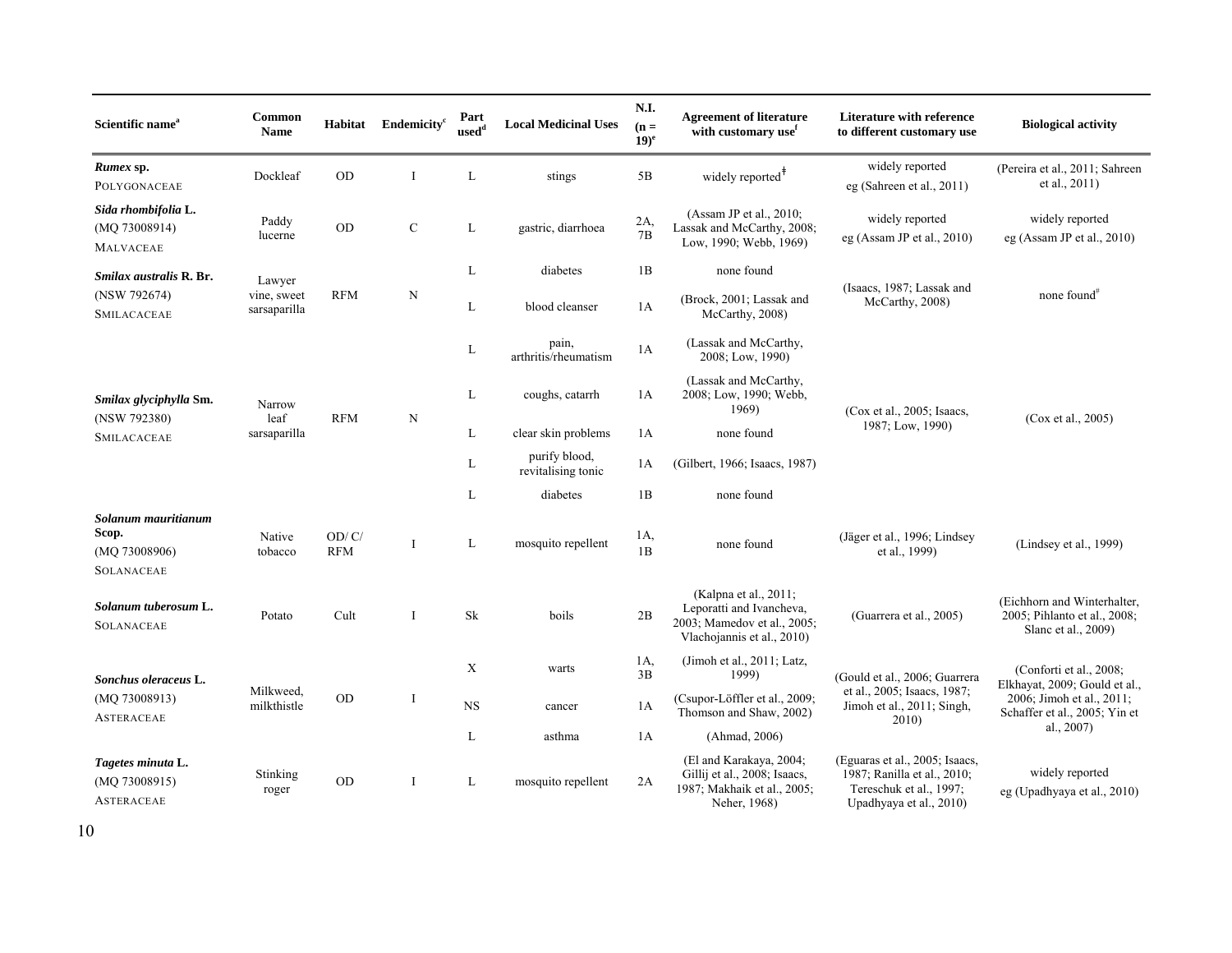| Scientific name <sup>a</sup>          | Common<br><b>Name</b> | Habitat | Part<br>$\mathbf{Endemicitv}^c$<br>used <sup>d</sup> | <b>Local Medicinal Uses</b> | N.I.<br>$(n =$<br>$19)$ <sup>e</sup> | <b>Agreement of literature</b><br>with customary use <sup>t</sup> | Literature with reference<br>to different customary use | <b>Biological activity</b>                                                                                  |
|---------------------------------------|-----------------------|---------|------------------------------------------------------|-----------------------------|--------------------------------------|-------------------------------------------------------------------|---------------------------------------------------------|-------------------------------------------------------------------------------------------------------------|
| Urtica dioica L.<br><b>URTICACEAE</b> | Stinging<br>nettle    | OD      | <b>NS</b>                                            | arthritis                   | 1A.<br>1B                            | widely reported<br>eg (Randall, $2003$ )                          | widely reported<br>eg (Randall, $2003$ )                | (Cummings and Olsen,<br>2011; İlhami Gülçin et al.,<br>2004; Komes et al., 2011;<br>Riehemann et al., 1999) |

<sup>a</sup> voucher numbers: MQ prefix – Macquarie University Herbarium, NSW - National Herbarium of New South Wales. <sup>%</sup> Identification of plant taken from (Heron, 1991),  $\hat{p}$  no plant with diagnostic floristic feature was able to be preserved for deposit. Identity determined by botanist D. Harrington.  ${}^{\text{b}}C$  - coastal environs, Cult - cultivated plant, OD - open or disturbed land, R - river bank, RFM - rainforest margin, Sc – sclerophyll forest. <sup>c</sup>C - cosmopolitan species, N - species native to NSW, I - species introduced to NSW. <sup>d</sup> A - ash, B - bark, F - fruit, J - juice of fruit, L - leaf, R - root, Sk - skin of edible portion, St - stem, W - whole plant, X - sap/latex/resin, NS - not stated or unknown. ! - harmful properties if not prepared correctly.  $\mathbf{e}$  N.I. – number of informants, A - senior community elder, B - community elder.  $\mathbf{f}$  + literature refers to closely related species, <sup>§</sup> literature refers to phenotypically similar plant, \* component in traditional Chinese medicine compositions. 'widely reported' used where more than eight relevant references found. ǂ reports largely limited to (but well reported in) folklore.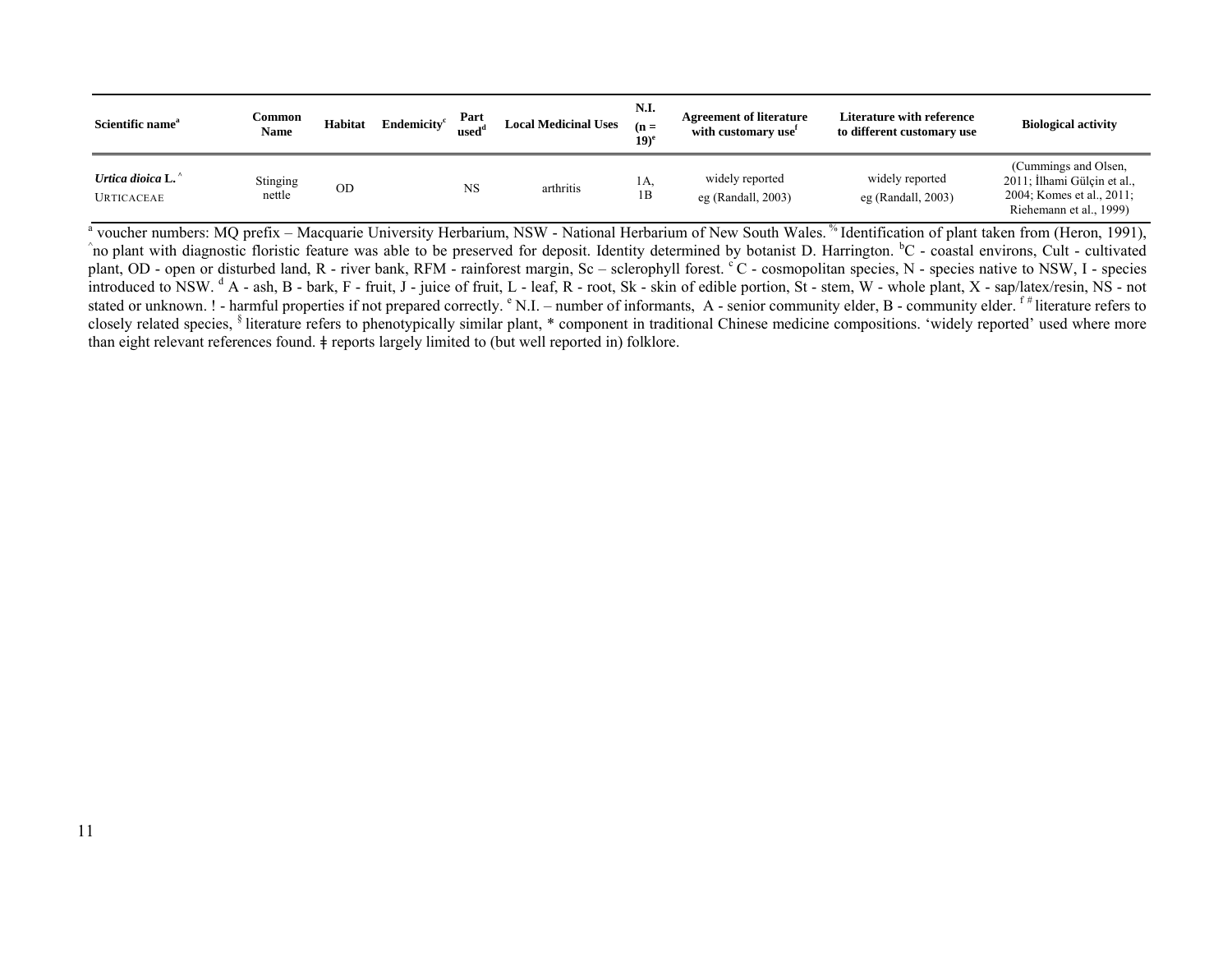#### *3.1. Informants and holders of traditional medicinal plant knowledge*

Of the nineteen Elders interviewed, the majority (79%) were female. The male respondents referred to treatments administered by their mother, aunt or grandmother. This is in accordance with the women being the traditional practitioners of customary medicine. Twenty two of the thirty two plants discussed were mentioned by at least one of the senior Elders, indicating the wealth of knowledge held by these respected individuals. During the period of the study, two of the three senior female Elders with whom we had had discussions passed away, highlighting the urgency in having this information recorded.

Seventy five percent of the plants were mentioned by at least two Elders as being of medicinal value. Six of these plants (*Alocasia brisbanensis, Citrus x taitensis, Diplocylos palmatus, Rumex* sp*, Sida rhombifolia, Sonchus oleraceus)* had a high level of agreement with more than five Elders reporting their use, indicating the value of these plants to the community as a medicinal resource*. Alocasia brisbanensis* was the most widely reported plant used by the Yaegl community during this study, with *Smilax glyciphylla* having the most diverse uses and *Eucalyptus* spp. having the greatest number of methods of application. The plants identified in this study cover twenty one families, with Myrtaceae being the most dominant, followed by Solanaceae. This is not remarkable as these families also appear among the most abundant of the region (PLANTNET, 2010).

#### *3.2 Ethnopharmacological usage*

This study revealed the knowledge of fifty four (single plant) preparations held by the Yaegl Aboriginal Elders (Table 1), twenty two of which had at least two corroborating reports*.* The distribution of uses of medicinal plants (Fig. 2) largely reflects a symptomatic approach to the treatment of disease. The highest numbers of plants are used for conditions likely to be encountered in the field, i.e*.* as a 'firstaid' response to wounds, burns, bites, stings. In this situation, ease of access is a priority. The number of plants used to treat colds reflects the multitude of symptoms associated with such an illness. Plants used to treat conditions such as wounds, sores and boils, as well as plants used for their antiseptic properties, are likely to have some level of antimicrobial activity. The large number of plants used for these purposes reflects a common need for antimicrobial agents and further study of such plant preparations may provide alternate sources of novel antimicrobial agents.

Most plants reported to be of medicinal value by the Yaegl community (Table 1) feature in customary pharmacopoeia of different communities or have been widely incorporated into mainstream herbal medicine, with some exceptions such as *Lophostemon suaveolens* and *Hibbertia scandens*. Other plants (eg *Alocasia brisbanensis* for muscle injury, *Corymbia intermedia* for warts, *Duboisia myoporoides* as a topical anaesthetic and antiseptic, *Solanum mauritianum* for stings and as a mosquito repellent, and *Smilax australis* and *S. glyciphylla* as treatments for diabetes) have been widely accepted as of medicinal value, but for different purposes.

Certain plant species (eg *Alocasia brisbanensis,* and *Corymbia intermedia*), although not reported in the literature, are closely related to plants that have been documented in the literature as having similar medicinal uses. This could reflect variation based on locally occurring plant resources. Additionally, plants with a similar phenotype may have been misconstrued. For example, dandelion was identified in this study as *Hypochaeris radicata* instead of the widely recognised *Taraxacum officinale,* as a treatment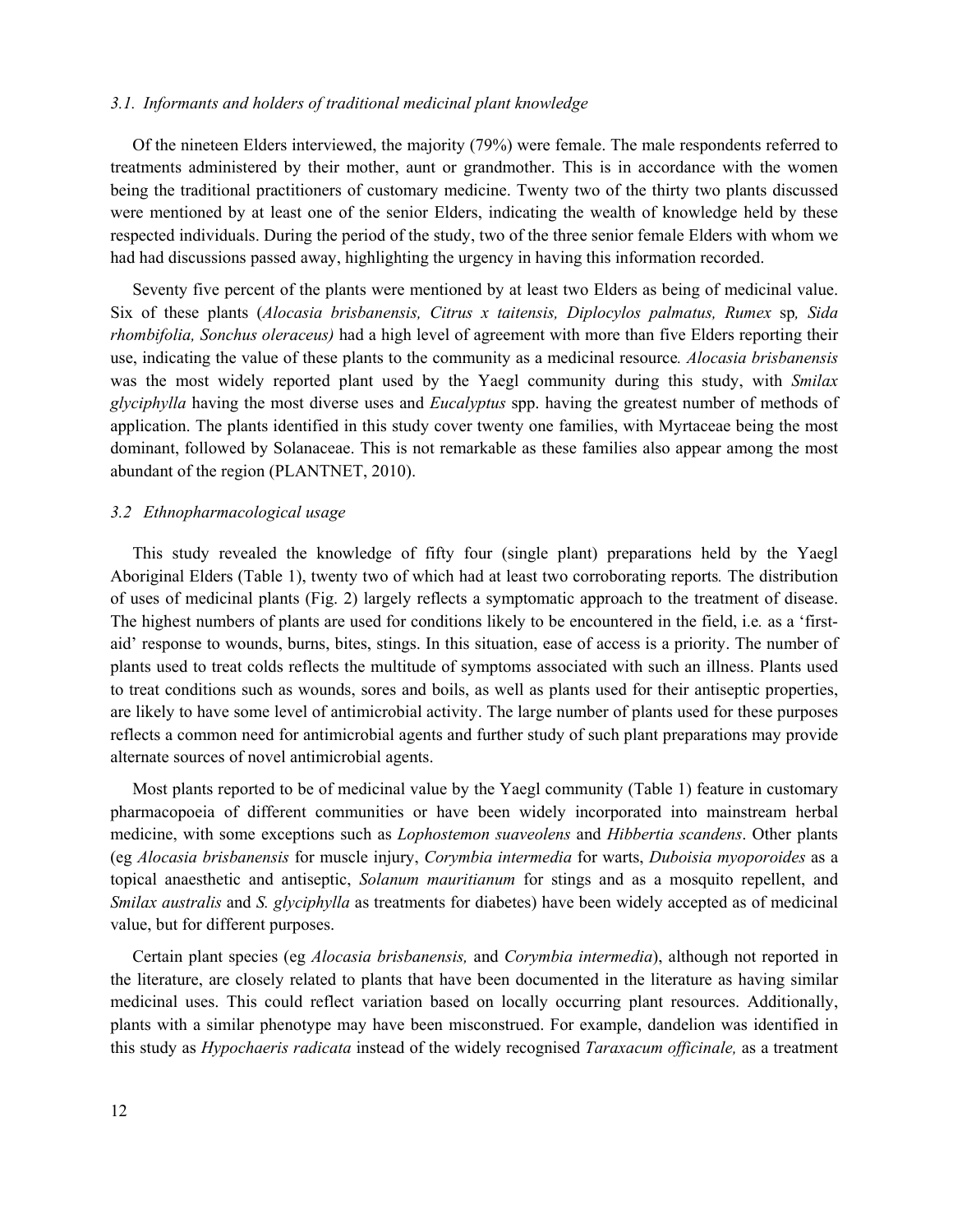for liver disease. This may have occurred due either to a current lack of familiarity with the plants, or an evolved variation to the traditional pharmacopoeia.

Most of the plants listed in Table 1 have had their biological activity studied and many have had at least some of their chemical constituents isolated. There is, however, room for further investigation in this area, especially with reference to the novel treatments identified in this study.



**Fig. 2.** Plant preparations (n=54) used in the treatment of various conditions

The dominance of leaves (56%) and fruit (13%) as the two plant parts most used in medicinal preparations (Table 1) largely reflect their accessibility, while causing minimal impact to the plant itself, thus allowing sustainability of this resource. The great majority of plants used for medicinal purposes are used in a direct manner with fresh plant material (Fig. 3) applied externally, i.e. with no or very limited preparation required for use (eg crushing of berries or leaves). This is obviously beneficial to the ease of use of these plants, which can be applied while away from equipment or a heat source.

Common preparation methods include infusions and decoctions. The term infusion is used loosely as the suspending of plant (usually leaf) material in either cold or pre-warmed water. A decoction refers to the preparation of plant material by boiling or heating in water, while 'warmed directly' refers to the gentle heating of the plant material without the use of water. These definitions reflect the lack of detail of preparation able to be recalled by some informants. It was noted by the Elders that these techniques changed and evolved, sometimes with the advent of more convenient technologies, such as the billy can for boiling water.

In some cases, the preparation or application methods of some plants, identified as of medicinal importance, were either unknown to the informant or were not disclosed to the interviewer. The plants listed as a resource refer to those plants used to aid the prevention of disease, for example as an insect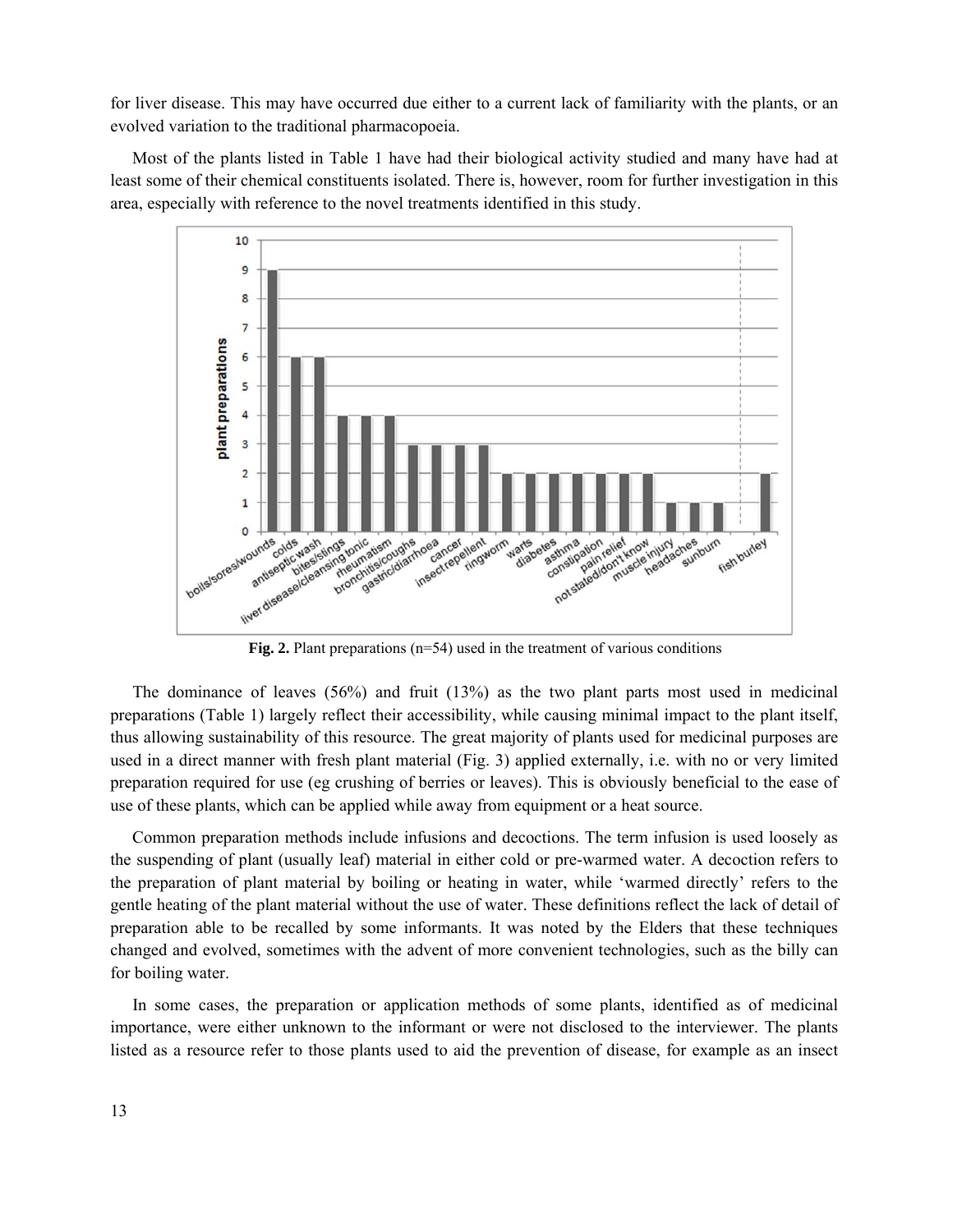repellent. Specific preparation or application methods were omitted from Table 1 at the request of the community.



**Fig. 3.** a) Methods of preparation (n=54) of plants used in customary medicine by Yaegl community. b) Methods of application (n=41) of plants used as customary medicine, as discussed during interviews with Yaegl Elders

#### *3.3 Local habitat of medicinal plants*

The plants used for medicinal purposes as outlined in Table 1 are found in habitats that can be linked to the movement of the Yaegl people during recent history, since the early  $20<sup>th</sup>$  century (Heritage Branch, 2008; McSwan, 1992) i.e. within the recollection of the interviewed Elders and their immediate ancestors. The habitat providing the greatest source of medicinal plants for the community was areas of open or disturbed land, such as clearings upon which the reserves or camps were situated (Fig. 4). With rainforests having such a wealth of biodiversity, their easily accessible margins have also provided the community with a trove of medicinal resources. Those plants available along the river and on the adjacent flood plains would have been easily accessible when living on Ulgundahi Island and at the riverside camps. Families also relied largely on accessibility to bush resources around the coastal region, to where they often relocated during flood or holiday periods (Heritage Branch, 2008). The current residents of the coastal town of Yamba and coastal regions are particularly knowledgeable about these resources.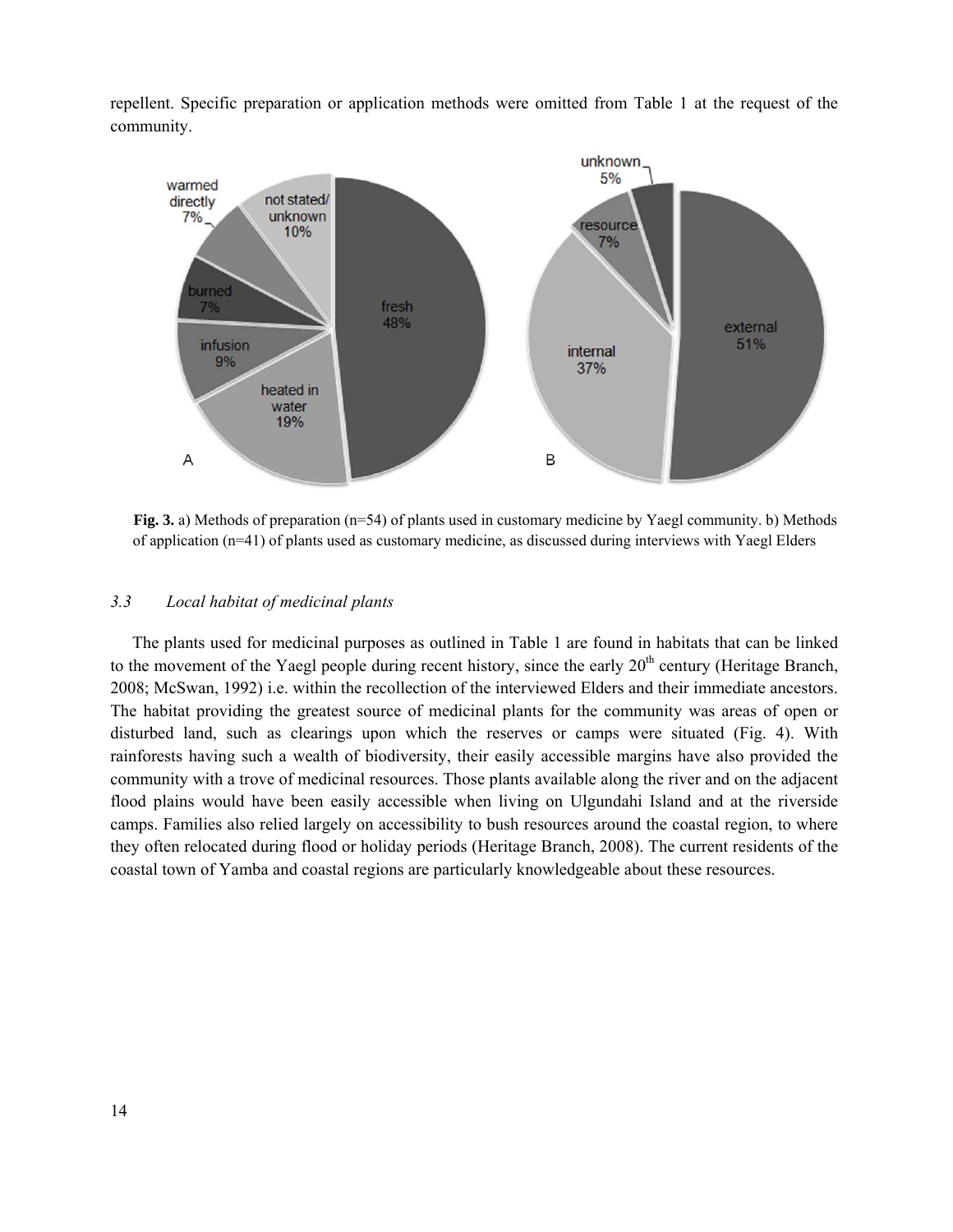

**Fig. 4.** Distribution of plants (n=32) used medicinally by the Yaegl community across local habitats.

Some plants, such as *Diplocyclos palmatus,* used for the treatment of ringworm, and *Smilax glyciphylla,* prepared as a sweet tonic, were reported widely as being of medicinal value to the community, however locating these plants was not easy. These species (now threatened in the area) may reflect further issues of the maintenance of medicinal resources in cleared land and a lack of sustainable or conservation methods to preserve this valuable botanical diversity (Heywood, 2011).

#### *3.4 Endemicity of plants*

Customary medicinal knowledge is contemporary and evolving. In this light, it cannot be assumed that all knowledge held by Aboriginal people came solely from their own long relationship with the Land. In the same way as early settlers (Gilbert, 1966) and more recently research scientists (Fabricant and Farnsworth, 2001; Jones et al., 2007), nutritionists (Brand-Miller and Holt, 1998) and herbalists (Jagtenberg and Evans, 2003) have drawn on and adapted the knowledge of Indigenous people, their influence has also been seen on the Yaegl pharmacopoeia (eg dandelion, oranges). This is evident in the only slight dominance of native plants (47%) over introduced species (40%).

Some additions to the local Indigenous pharmacopoeia may have also come from substitutions determined by the lack of availability of a certain plant (eg the omnipresent *Solanum mauritanium* may have substituted 'native tobacco' (*Astrotricha latifolia* or *A. longifolia*, which are now less abundant). That is, as a native plant became less accessible, a similar, introduced, more accessible species may have been trialled. If this produced a similar effect to that which they had traditionally used and was more accessible, it may have been incorporated. Introduced diseases would also have required adaptations and development on the existing knowledgebase. Those diseases previously unfamiliar to the Indigenous people, such as diabetes and some viral infections, would have required the development of appropriate treatments.

As Aboriginal knowledge has been traditionally passed down the generations in an oral format, and as written records by early settlers of the knowledge of the Indigenous Australian are somewhat scarce, it is difficult to determine precisely what knowledge of medicinal plants was held before the impact of European settlement. In one document describing the early settlement of New South Wales and their use of the land, it can be assumed that the settlers learned much from the locals about the value of this foreign environment.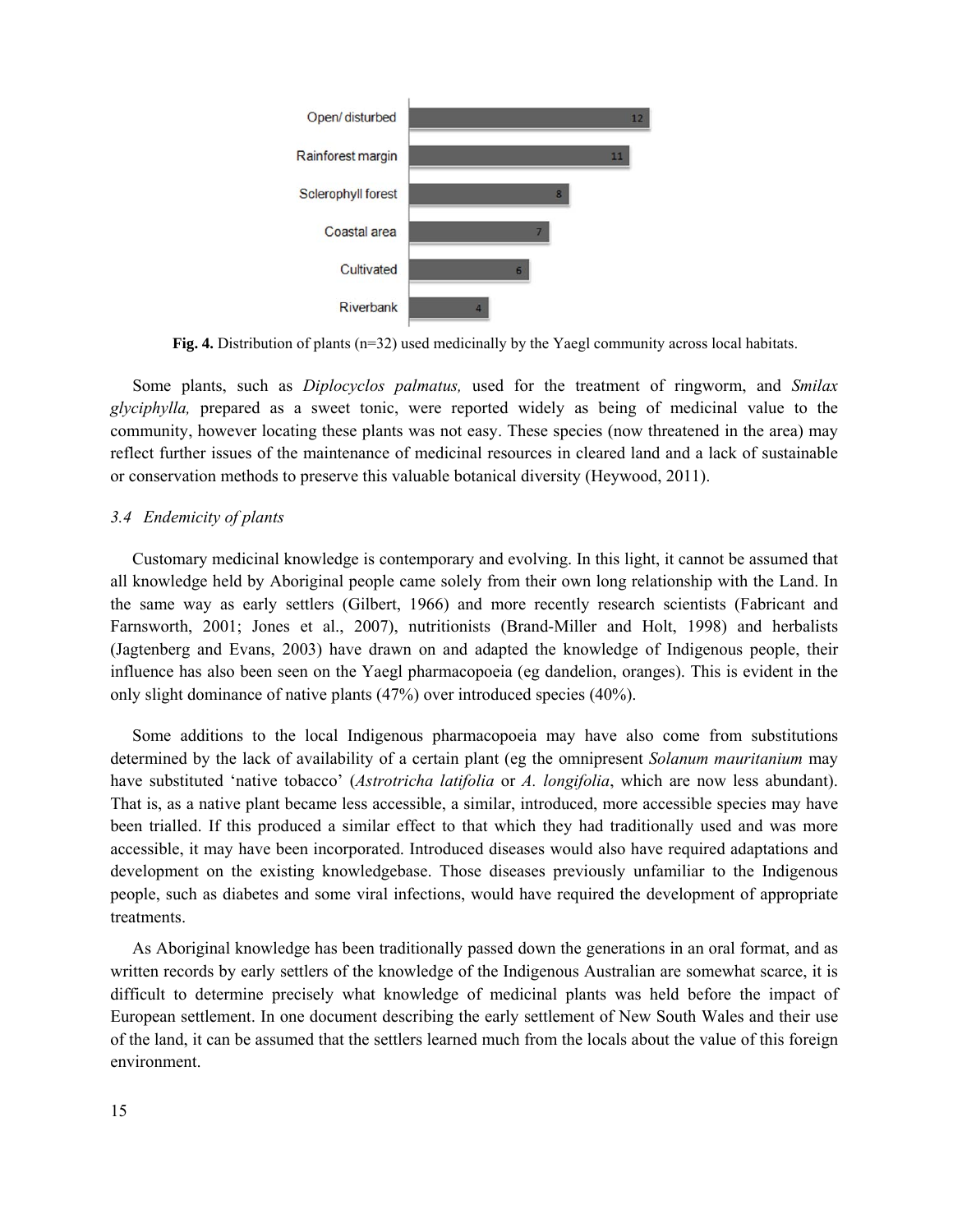"(Captain Arthur) Phillip himself regretted that he was "without the smallest knowledge of botany" and "without one botanist", in a "country which has such a variety of plants ..." (Gilbert, 1966)

He did however send convicts to collect fruits, having a high Vitamin C content, shown to be useful against scurvy. These fruits included Geebungs (*Persoonia* spp.), Lillypillies (eg *Acmena smithii*), and Pigface (*Carpobrotus uequilaterus* (*sic)),* all of which still feature as a food resource for the Yaegl people (Packer et al., 2011b). *Smilax glyciphylla* was selected to make a tea as a general health tonic for the settlers, which correlates to its use by the Indigenous community. Other medicines were also made from 'Red Gum' (kino from such trees as Bloodwood (*Eucalyptus gummifera*) *(*syn*. Corymbia gummifera)* (Gilbert, 1966), which correlates to the use of the closely related species, *C. intermedia* in this study. All the plants listed above are native to NSW, thus it is unlikely the new settlers would be familiar with the value of these plants, without some input from the local Indigenous peoples. The uses of these plants correlate well with the recorded uses by the Yaegl Community (Table 1).

#### **4. Conclusions**

This study documents fifty four uses for thirty two medicinal plants as a result of interviews with nineteen Aboriginal Elders and reflects the community's relationship with the Land and their utilisation of the available resources. Much of the knowledge that has been retained comes from those Elders who grew up on Ulgundahi Island and subsequently lived on reserves on the margins of town by the river and along the coast. This reflects the habitats of the plants that have remained in use. Those plants requiring minimal preparation and being readily accessible remain as the most prevalent in the existing local pharmacopoeia. Use and knowledge of customary medicine has been retained largely on the basis of needs and accessibility, with a decline in the transmission of this valuable knowledge fragmenting this wisdom. Thus, with the increasing integration of the Indigenous community with the mainstream community, this knowledge will be quickly lost, unless it is thoroughly documented. This study of medicinal plants as used by the Yaegl community adds to the growing archive of Australian Aboriginal customary medicine, which is essential to the preservation of this knowledge and for stimulating the interest of future generations.

#### **5. Acknowledgements**

The authors thank the Yaegl Elders, particularly the respondents for sharing their knowledge on behalf of the Yaegl community – Ronald Heron, Jessie Randall, Della Walker, Lillian Williams, Judith Breckenridge, Carmel Charlton, Darren King, Rosemarie Vesper, Muriel Burns, Beatrice Heron, Owen Kapeen, Thelma Kapeen, Eileen McLeay, Glenda McPhail, Lester Mercy, Lenore Parker, Irene Randall, Kevin Randall, Lenny Waters. The authors acknowledge passed Elders and are grateful to their family for permitting the inclusion of their knowledge. We are grateful to Michael and Deidre Randall and the Yaegl Local Aboriginal Land Council for assisting in the initiation and execution of the project. We would also like to thank Miranda Wakefield and Robyn Peterson for assisting in the collation of interview data. This project would have not been possible without the financial support provided by Macquarie University in the form of PhD scholarships to the authors Joanne Packer, Nynke Brouwer, Jitendra Gaikwad and funding from the Australian Institute of Torres Strait Islander Studies (AIATSIS, #G2003/6781) and the National Health and Medical Research Council (NH&MRC, #488504).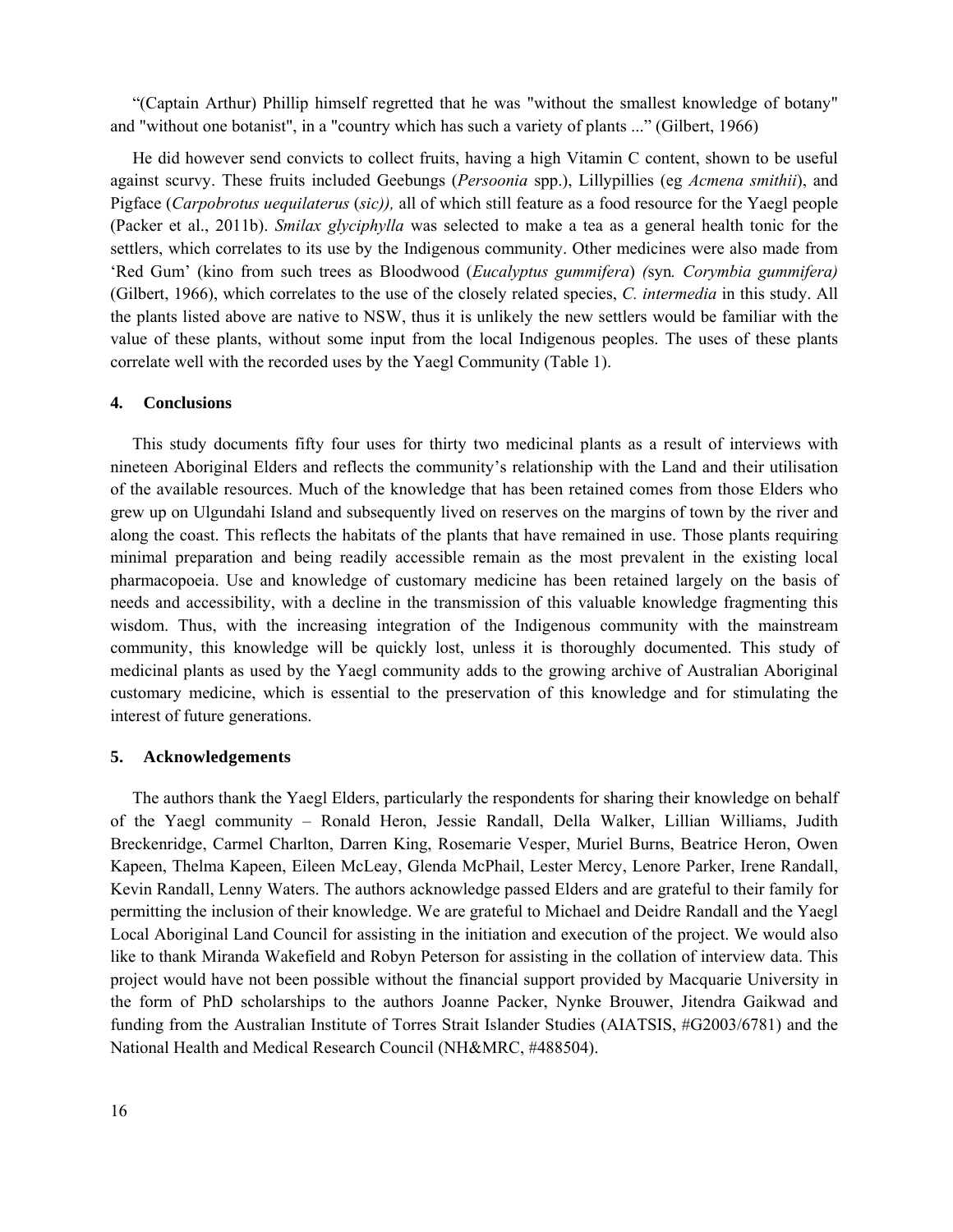### **6. References**

Abdullah, M., Chai, P.S., Loh, C.Y., Chong, M.Y., Quay, H.W., Vidyadaran, S., Seman, Z., Kandiah, M., Seow, H.F., 2011. *Carica papaya* increases regulatory T cells and reduces IFN + CD4+ T cells in healthy human subjects. Molecular Nutrition & Food Research 55, 803-806.

Agnew, M.P., Lauren, D.R., 1991. Determination of ptaquiloside in bracken fern (*Pteridium esculentum*). Journal of Chromatography A 538, 462-468.

Ahmad, I., Beg, A.Z., 2001. Antimicrobial and phytochemical studies on 45 Indian medicinal plants against multi-drug resistant human pathogens. Journal of Ethnopharmacology 74, 113- 123.

Ahmad, M., 2006. Checklist of Medicinal Flora of Tehsil Isakhel, District Mianwali-Pakistan. Ethnobotanical Leaflets 10, 41-48.

Anagnostopoulou, M.A., Kefalas, P., Papageorgiou, V.P., Assimopoulou, A.N., Boskou, D., 2006. Radical scavenging activity of various extracts and fractions of sweet orange peel (*Citrus sinensis*). Food Chemistry 94, 19-25.

Anesini, C., Perez, C., 1993. Screening of plants used in Argentine folk medicine for antimicrobial activity. Journal of Ethnopharmacology 39, 119-128.

Anyinam, C., 1995. Ecology and ethnomedicine: Exploring links between current environmental crisis and indigenous medical practices. Social Science & Medicine 40, 321-329.

Assam JP, A., Dzoyem, J.P., Pieme, C.A., Penlap, V.B., 2010. *In vitro* antibacterial activity and acute toxicity studies of aqueous-methanol extract of *Sida rhombifolia* Linn. (Malvaceae). BMC Complementary and Alternative Medicine 10, 40.

Australian Bureau of Statistics, 2006. National Regional Profile: Clarence Valley (A) - Coast (Statistical Local Area). ABS, Canberra.

Bandaranayake, W.M., 1999. Economic, traditional and medicinal uses of mangroves. Australian Institute of Marine Science, Townsville.

Barr, A., Chapman, J., Smith, N., Beveridge, M., Knight, T., Alexander, V., Andrews, M., 1988. Traditional Bush Medicines: An Aboriginal Pharmacopoeia. Aboriginal Communities of the Northern Territory of Australia. Greenhouse Publications, Richmond, Victoria.

Baum, F., MacDougall, C., Smith, D., 2006. Participatory action research. Journal of Epidemiology and Community Health 60, 854-857.

Beck, W., Balme, J., 2003. Dry Rainforests: A Productive Habitat for Australian Huntergatherers. Australian Aboriginal Studies 2003, 4-20.

Benson, J.S., 1999. Setting the Scene: the native vegetation of New South Wales, Background Paper No. 1. National Vegetation Advisory Council, Australia.

Bhagya, B., Sridhar, K., 2009. Ethnobiology of coastal sand dune legumes of southwest coast of India. Indian Journal of Traditional Knowledge 8, 611-620.

Bhui, K., Tyagi, S., Prakash, B., Shukla, Y., 2010. Pineapple bromelain induces autophagy, facilitating apoptotic response in mammary carcinoma cells. BioFactors 36, 474-482.

Brand-Miller, J., Holt, S., 1998. Australian Aboriginal plant foods: a consideration of their nutritional composition and health implications. Nutrition Research Reviews 11, 5-23.

Brinkhaus, B., Lindner, M., Schuppan, D., Hahn, E.G., 2000. Chemical, pharmacological and clinical profile of the East Asian medical plant *Centella asiatica*. Phytomedicine 7, 427.

Brock, J., 2001. Native Plants of Northern Australia, 2 ed. Reed New Holland, Sydney, Australia.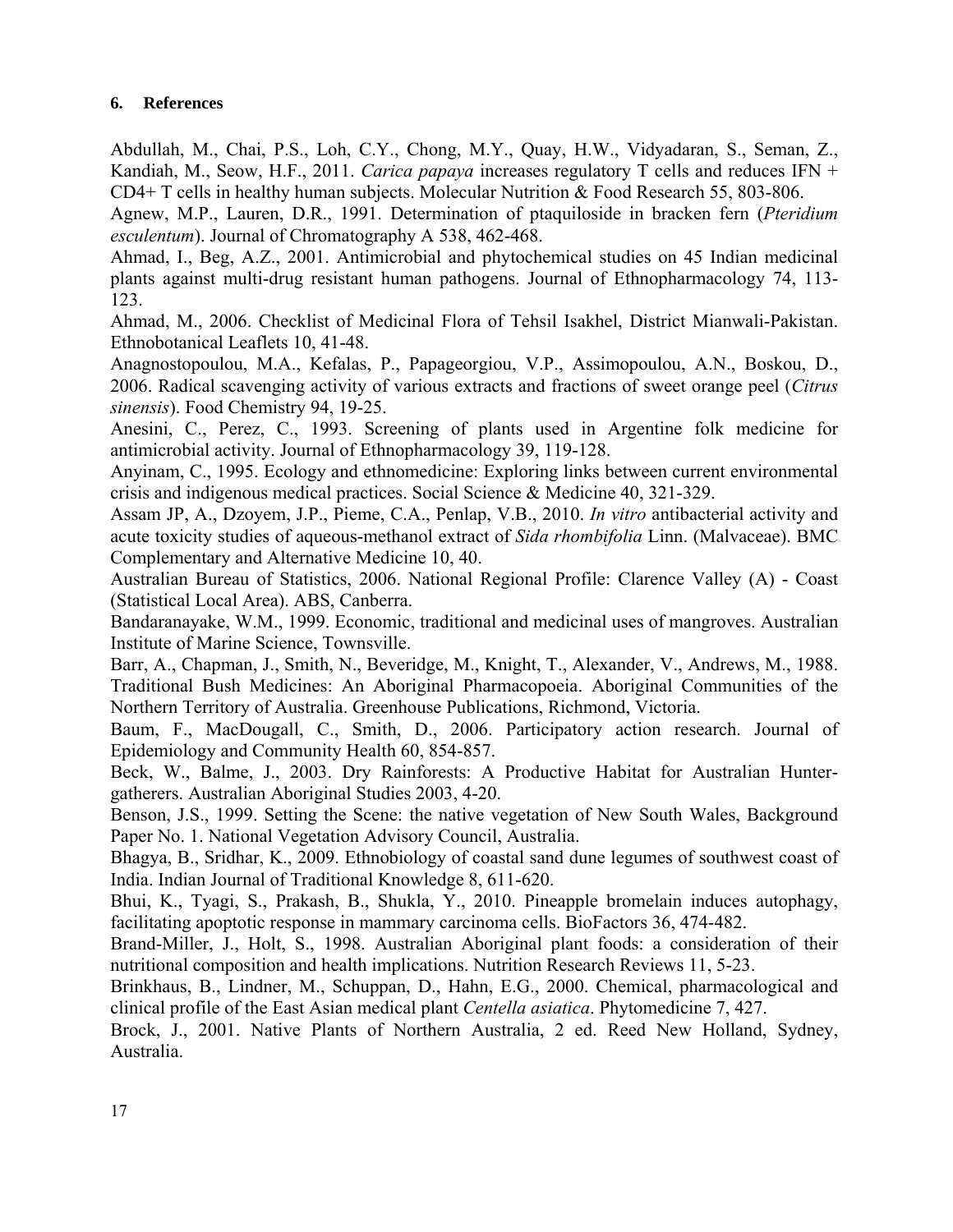Budhiraja, S.S., Cullum, M.E., Sioutis, S.S., Evangelista, L., Habanova, S.T., 1999. Biological activity of *Melaleuca alternifolia* (tea tree) oil component, terpinen-4-ol, in human myelocytic cell line HL-60. Journal of Manipulative and Physiological Therapeutics 22, 447-453.

Byrne, D., 1990. Aboriginal Archaelogical Sites in the Shire of Maclean: A Heritage Study. The Council of the Shire of Maclean, Maclean, NSW.

Caamal-Fuentes, E., Torres-Tapia, L.W., Simá-Polanco, P., Peraza-Sánchez, S.R., Moo-Puc, R., 2011. Screening of plants used in Mayan traditional medicine to treat cancer-like symptoms. Journal of Ethnopharmacology 135, 719-724.

Carson, C.F., Hammer, K.A., Riley, T.V., 2006. *Melaleuca alternifolia* (Tea Tree) oil: a review of antimicrobial and other medicinal properties. Clinical Microbiology Reviews 19, 50-62.

Cermelli, C., Fabio, A., Fabio, G., Quaglio, P., 2008. Effect of *Eucalyptus* essential oil on respiratory bacteria and viruses. Current Microbiology 56, 89-92.

Chowdhury, R., Hasan, C.M., Rashid, M.A., 2003. Antimicrobial activity of *Toona ciliata* and *Amoora rohituka*. Fitoterapia 74, 155-158.

Conforti, F., Ioele, G., Statti, G.A., Marrelli, M., Ragno, G., Menichini, F., 2008. Antiproliferative activity against human tumor cell lines and toxicity test on Mediterranean dietary plants. Food and Chemical Toxicology 46, 3325-3332.

Cox, S.D., Jayasinghe, K.C., Markham, J.L., 2005. Antioxidant activity in Australian native sarsaparilla (*Smilax glyciphylla*). Journal of Ethnopharmacology 101, 162-168.

Cribb, A.B., Cribb, J.W., 1984. Wild medicine in Australia. Collins, Sydney.

Csupor-Löffler, B., Hajdú, Z., Réthy, B., Zupkó, I., Máthé, I., Rédei, T., Falkay, G., Hohmann, J., 2009. Antiproliferative activity of Hungarian *Asteraceae* species against human cancer cell lines. Part II. Phytotherapy Research 23, 1109-1115.

Cummings, A.J., Olsen, M., 2011. Mechanism of action of stinging nettles. Wilderness & Environmental Medicine 22, 136-139.

Dasgupta, P., Fowler, C.J., 1997. Chillies: from antiquity to urology. British Journal of Urology 80, 845-852.

Daw, B., Walley, T., Keighery, G., 2007. Bush Tucker - Plants of the South-West. Department of Environment and Conservation, Kensington, WA.

De Souza, M., Madeira, A., Berti, C., Krogh, R., Yunes, R., Cechinel-Filho, V., 2000. Antinociceptive properties of the methanolic extract obtained from *Ipomoea pes-caprae* (L.) R. Br. Journal of Ethnopharmacology 69, 85-90.

Del Río, J.A., Fuster, M.D., Gómez, P., Porras, I., García-Lidón, A., Ortuño, A., 2004. *Citrus limon*: a source of flavonoids of pharmaceutical interest. Food Chemistry 84, 457-461.

Department of the Environment Water Heritage and the Arts, 2010. IBRA, - Interim Biogeographic Regionalisation for Australia, Version 6.1, in: Director of National Parks (Ed.), Canberra.

Edwards, S., Heinrich, M., 2006. Redressing cultural erosion and ecological decline in a far North Queensland Aboriginal community (Australia): the Aurukun ethnobiology database project. Environment, Development and Sustainability 8, 569-583.

Eguaras, M.J., Fuselli, S., Gende, L., Fritz, R., Ruffinengo, S.R., Clemente, G., Gonzalez, A., Bailac, P.N., Ponzi, M.I., 2005. An *in vitro* evaluation of *Tagetes minuta* essential oil for the control of the honeybee pathogens *Paenibacillus* larvae and *Ascosphaera apis*, and the parasitic mite *Varroa destructor*. The Journal of Essential Oil Research 17, 336-340.

Eichhorn, S., Winterhalter, P., 2005. Anthocyanins from pigmented potato (*Solanum tuberosum* L.) varieties. Food Research International 38, 943-948.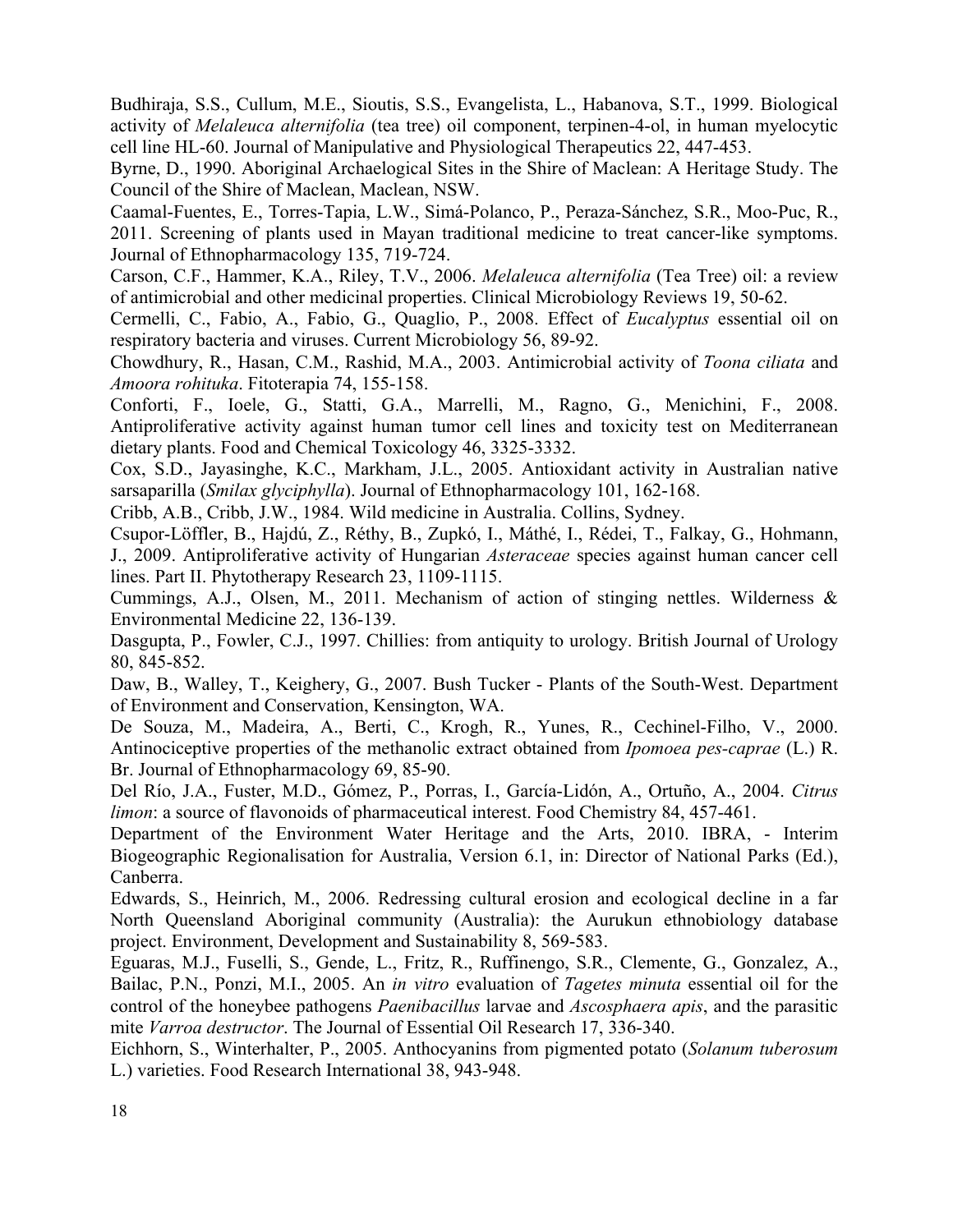El, S.N., Karakaya, S., 2004. Radical scavenging and iron-chelating activities of some greens used as traditional dishes in Mediterranean diet. International Journal of Food Sciences and Nutrition 55, 67-74.

Elkhayat, E., 2009. Cytotoxic and antibacterial constituents from the roots of *Sonchus oleraceus* L. growing in Egypt. Pharmacognosy Magazine 5, 324-328.

Emeruwa, A.C., 1982. Antibacterial substance from *Carica papaya* fruit extract. Journal of Natural Products 45, 123-127.

Eno, A., Owo, O., Itam, E., Konya, R., 2000. Blood pressure depression by the fruit juice of *Carica papaya* (L.) in renal and DOCA induced hypertension in the rat. Phytotherapy Research 14, 235-239.

Escalante, A.M., Santecchia, C.B., López, S.N., Gattuso, M.A., Gutiérrez Ravelo, A., Delle Monache, F., Gonzalez Sierra, M., Zacchino, S.A., 2002. Isolation of antifungal saponins from *Phytolacca tetramera*, an Argentinean species in critic risk. Journal of Ethnopharmacology 82, 29-34.

Etkin, N.L., 1993. Anthropological methods in ethnopharmacology. Journal of Ethnopharmacology 38, 91-91.

Fabricant, D., Farnsworth, N., 2001. The value of plants used in traditional medicine for drug discovery. Environmental Health Perspectives 109, 69-75.

Farnsworth, N., 1988. Screening plants for new medicines, in: Wilson, E.O. (Ed.), Biodiversity. National Academies Press, Washington DC.

Feugang, J.M., Konarski, P., Zou, D., Stintzing, F.C., Zou, C., 2006. Nutritional and medicinal use of Cactus pear (*Opuntia* spp.) cladodes and fruits. Front Biosci 11, 2574-2589.

Gaikwad, J., Khanna, V., Vemulpad, S., Jamie, J., Kohen, J., Ranganathan, S., 2008. CMKb: a web-based prototype for integrating Australian Aboriginal customary medicinal plant knowledge. BMC Bioinformatics 9, S25.

Ganesan, S., Suresh, N., Kesavan, L., 2004. Ethnomedicinal survey of lower Palni hills of Tamil Nadu. Indian Journal of Traditional Knowledge 3, 299-304.

Gilbert, L.A., 1966. The bush and the search for a staple in New South Wales, 1788-1810. Historical Records of Australian Science 1, 6-17.

Gillij, Y.G., Gleiser, R.M., Zygadlo, J.A., 2008. Mosquito repellent activity of essential oils of aromatic plants growing in Argentina. Bioresource Technology 99, 2507-2515.

González-Molina, E., Domínguez-Perles, R., Moreno, D.A., García-Viguera, C., 2010. Natural bioactive compounds of *Citrus limon* for food and health. Journal of Pharmaceutical and Biomedical Analysis 51, 327-345.

Gould, K.S., Thodey, K., Philpott, M., Ferguson, L.R., 2006. Antioxidant activities of extracts from traditional Maori food plants. New Zealand Journal of Botany 44, 1 - 4.

Guarrera, P.M., Salerno, G., Caneva, G., 2005. Folk phytotherapeutical plants from Maratea area (Basilicata, Italy). Journal of Ethnopharmacology 99, 367-378.

Gupta, N.K., Dixit, V.K., 2009. Hepatoprotective activity of *Cleome viscosa* Linn. extract against thioacetamide-induced hepatotoxicity in rats. Natural Product Research: Formerly Natural Product Letters 23, 1289 - 1297.

Hasse, C., Feistel, B., Felker, P., Heinrich, M., Wypyszyk, S., Butterweck, V., Godard, M., Pischel, I., 2008. *Opuntia* - a cactus crop and its many health benefits. Functional Foods Sept/Oct, 17-22.

Heritage Branch, 2008. Ulgundahi Island, in: Heritage Council of NSW (Ed.), State Heritage Register. Department of Planning, NSW Government, Parramatta, NSW.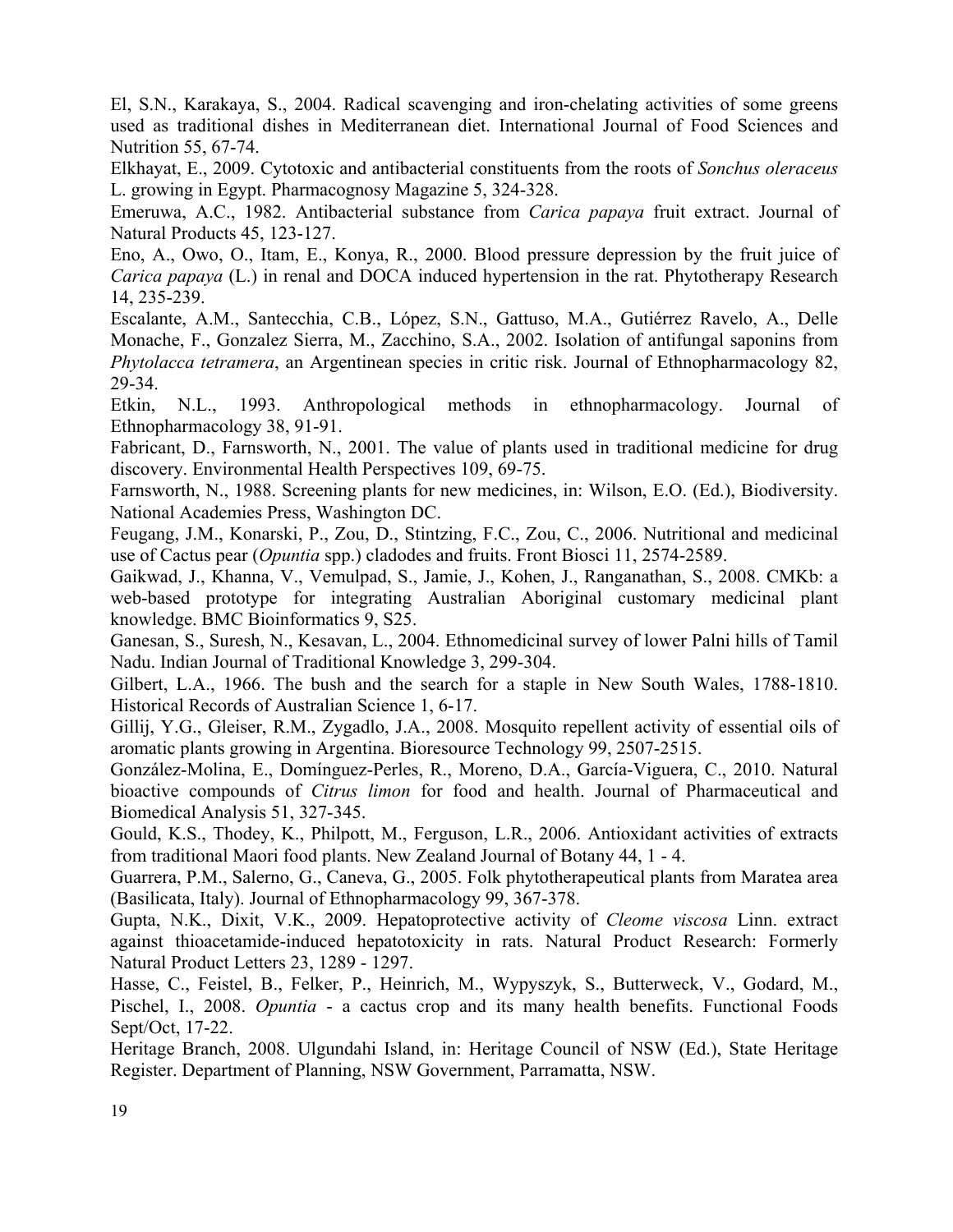Hernandez-Galicia, E., Aguilar-Contreras, A., Aguilar-Santamaria, L., Roman-Ramos, R., Chavez-Miranda, A.A., Garcia-Vega, L.M., Flores-Saenz, J.L., Alarcon-Aguilar, F.J., 2002. Studies on hypoglycemic activity of Mexican medicinal plants. Seattle, Wash.: The Society, pp. 118-124.

Heron, R., 1991. Aboriginal Perspectives: an ethnohistory of six aboriginal communities in the Clarence Valley. Australian National University, Canberra.

Heywood, V.H., 2011. Ethnopharmacology, food production, nutrition and biodiversity conservation: towards a sustainable future for indigenous peoples. Journal of Ethnopharmacology 137, 1-15.

Hiddins, L.J., 1999. Explore wild Australia with the bush tucker man. Penguin, Ringwood, Vic.

Hossain, M.A., Rahman, S.M.M., 2011. Total phenolics, flavonoids and antioxidant activity of tropical fruit pineapple. Food Research International 44, 672-676.

İlhami Gülçin, Ö.İrfan Küfrevioğlu, Münir Oktay, Büyükokuroğlu, M.E., 2004. Antioxidant, antimicrobial, antiulcer and analgesic activities of nettle (Urtica dioica L.). Journal of Ethnopharmacology 90, 205-215.

Isaacs, J., 1987. Herbal Medicine, Bush Food - Aboriginal Bush Food and Herbal Medicine. Weldon Publishers, Willoughby, NSW.

Jäger, A.K., Hutchings, A., van Staden, J., 1996. Screening of Zulu medicinal plants for prostaglandin-synthesis inhibitors. Journal of Ethnopharmacology 52, 95-100.

Jagtenberg, T., Evans, S., 2003. Global herbal medicine: a critique. The Journal of Alternative & Complementary Medicine 9, 321-329.

Jimoh, F.O., Adedapo, A.A., Afolayan, A.J., 2011. Comparison of the nutritive value, antioxidant and antibacterial activities of *Sonchus asper* and *Sonchus oleraceus*. Records of Natural Products 5, 29-42.

Jones, G.L., Smith, J.E., Watson, K., 2007. Bioactive properties of native Australian medicinal plants, in: Acharya, S.N., Thomas, J.E. (Eds.), Advances in Medicinal Plant Research. Research Signpost, Kerala, pp. 257-286.

Kalpna, R., Mital, K., Sumitra, C., 2011. Vegetable and fruit peels as a novel source of antioxidants. Journal of Medicinal Plants Research 5, 63-71.

Kataki, M.S., 2010. Antibacterial activity, in vitro antioxidant activity and anthelmintic activity of ethanolic extract of *Ananas comosus* L. tender leaves. Pharmacologyonline 2, 308-319.

Khan, M.R., Kihara, M., Omoloso, A., 2003. Antimicrobial activity of the alkaloidal constituents of the root bark of *Eupomatia laurina*. Pharmaceutical Biology 41, 277-280.

Khan, M.R., Kihara, M., Omoloso, A.D., 2001. Antimicrobial activity of *Eupomatia laurina*. Pharmaceutical Biology 39, 297-299.

Kijas, J., 2009. There were always people here: a history of Yuraygir National Park. Department of Environment and Climate Change, Sydney.

Komes, D., Belščak-Cvitanović, A., Horžić, D., Rusak, G., Likić, S., Berendika, M., 2011. Phenolic composition and antioxidant properties of some traditionally used medicinal plants affected by the extraction time and hydrolysis. Phytochemical Analysis 22, 172-180.

Kulip, J., 2003. An ethnobotanical survey of medicinal and other useful plants of Muruts in Sabah, Malaysia. Telopea 10, 81-98.

Lassak, E.V., McCarthy, T., 2008. Australian medicinal plants. New Holland Publishers, Sydney.

Latz, P., 1999. Pocket Bushtucker. A field guide to the plants of Central Australia and their traditional uses. IAD Press, Alice Springs (Australia).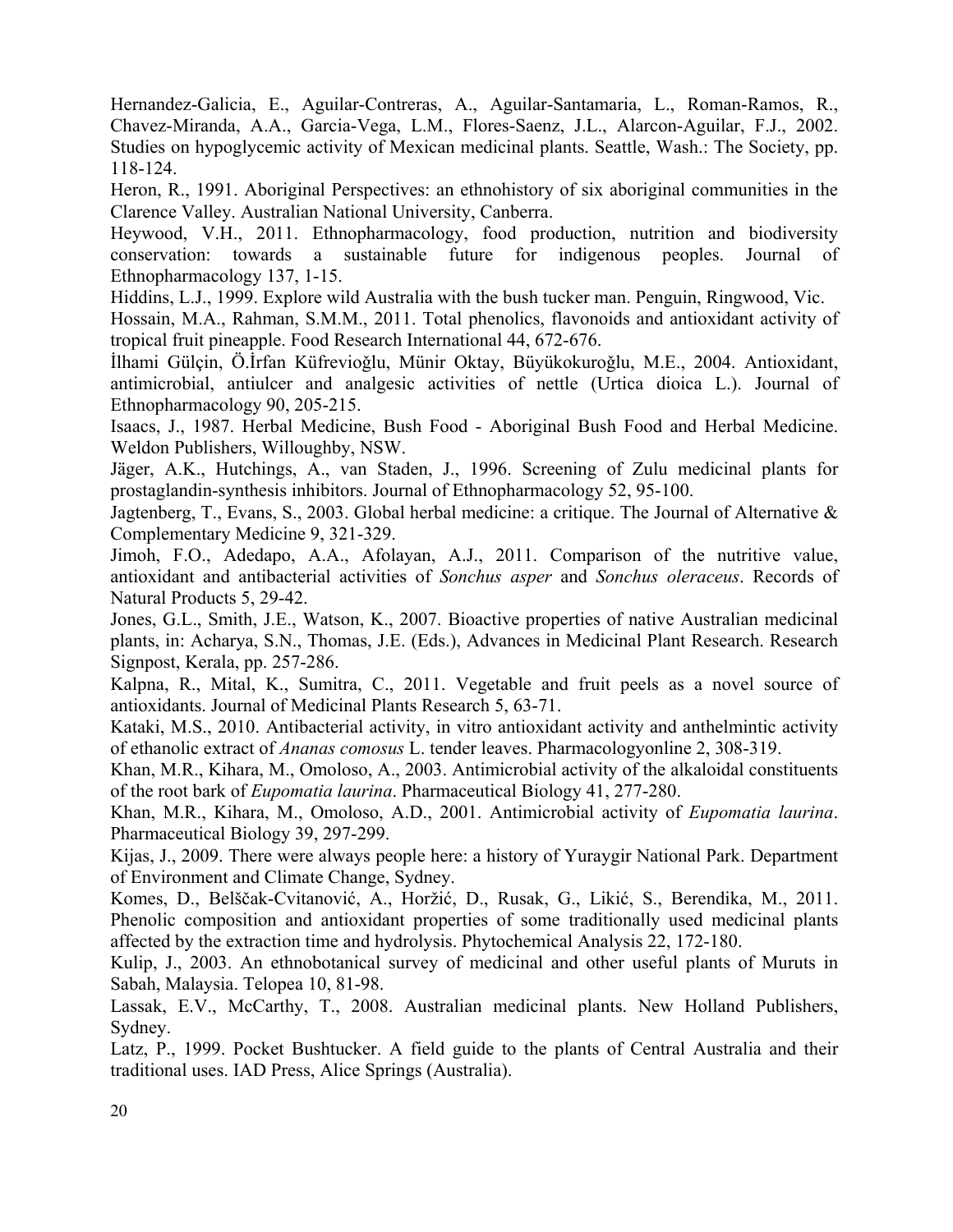Leiper, G., Hauser, J., 1984. Mutooroo: plant use by Australian aboriginal people. Eagleby South State School, Eagleby, Qld.

Leporatti, M.L., Ivancheva, S., 2003. Preliminary comparative analysis of medicinal plants used in the traditional medicine of Bulgaria and Italy. Journal of Ethnopharmacology 87, 123-142.

Leyland, E., 2002. Wajarri wisdom: food and medicinal plants of the Mullewa/Murchison district of Western Australia as used by the Wajarri people. The Yamaji Language Centre.

Lindsey, K., Jäger, A.K., Raidoo, D.M., van Staden, J., 1999. Screening of plants used by Southern African traditional healers in the treatment of dysmenorrhoea for prostaglandinsynthesis inhibitors and uterine relaxing activity. Journal of Ethnopharmacology 64, 9-14.

Locher, C., Currie, L., 2010. Revisiting kinos - An Australian perspective. Journal of Ethnopharmacology 128, 259-267.

Lohiya, N.K., Goyal, R.B., Jayaprakash, D., Ansari, A.S., Sharma, S., 1994. Antifertility effects of aqueous extract of *Carica papaya* seeds in male rats. Planta Med 60, 400-404.

Low, T., 1990. Bush medicine: a pharmacopoeia of natural remedies. Angus & Robertson, North Ryde, N.S.W.

Lu, Y., Zhang, C., Bucheli, P., Wei, D., 2006. *Citrus* flavonoids in fruit and traditional Chinese medicinal food ingredients in China. Plant Foods for Human Nutrition 61, 55-63.

Mabberley, D.J., 2004. Citrus (Rutaceae): A review of recent advances in etymology, systematics and medical applications. Blumea - Biodiversity, Evolution and Biogeography of Plants 49, 481-498.

Mahesh, A., Jeyachandran, R., Cindrella, L., Thangadurai, D., Veerapur, V., Muralidhara Rao, D., 2010. Hepatocurative potential of sesquiterpene lactones of *Taraxacum officinale* on carbon tetrachloride induced liver toxicity in mice. Acta Biologica Hungarica 61, 175-190.

Makhaik, M., Naik, S.N., Tewary, D.K., 2005. Evaluation of anti-mosquito properties of essential oils. Journal of scientific & industrial research 64, 129-133.

Mali, R.G., 2010. *Cleome viscosa* (wild mustard): A review on ethnobotany, phytochemistry, and pharmacology. Pharmaceutical Biology 48, 105-112.

Mamedov, N., Gardner, Z., Craker, L.E., 2005. Medicinal plants used in Russia and Central Asia for the treatment of selected skin conditions. Journal of Herbs, Spices & Medicinal Plants 11, 191-222.

Manandhar, N.P., 1998. Ethnobotanical census on herbal medicine of Banke District, Nepal. Contributions to Nepalese studies 25, 57-63.

McSwan, E.H., 1992. Maclean - The first fifty years. Clarence Press, Maclean, NSW.

Mehdipour, S., Yasa, N., Dehghan, G., Khorasani, R., Mohammadirad, A., Rahimi, R., Abdollahi, M., 2006. Antioxidant potentials of Iranian *Carica papaya* juice *in vitro* and *in vivo* are comparable to *α*-tocopherol. Phytotherapy Research 20, 591-594.

Moreno, M., Rodriguez, V.M., 1981. Yiamoloside B, a fungistatic saponin of *Phytolacca octandra*. Phytochemistry 20, 1446-1447.

Morton, J., 1987. Pineapple. Florida Flair Books, Miami.

Mosaddik, M.A., Ekramul Haque, M., Abdur Rashid, M., 2000. Goniothalamin from *Bryonopsis laciniosa* Linn (Cucurbiataceae). Biochemical Systematics and Ecology 28, 1039-1040.

Mosaddik, M.A., Haque, M.E., 2003. Cytotoxicity and antimicrobial activity of goniothalamin isolated from *Bryonopsis laciniosa*. Phytotherapy Research 17, 1155-1157.

Mulla, W.A., Chopade, A.R., Bhise, S.B., Burade, K.B., Khanwelkar, C.C., 2011. Evaluation of antidiarrheal and *in vitro* antiprotozoal activities of extracts of leaves of *Alocasia indica*. Pharmaceutical Biology 49, 354-361.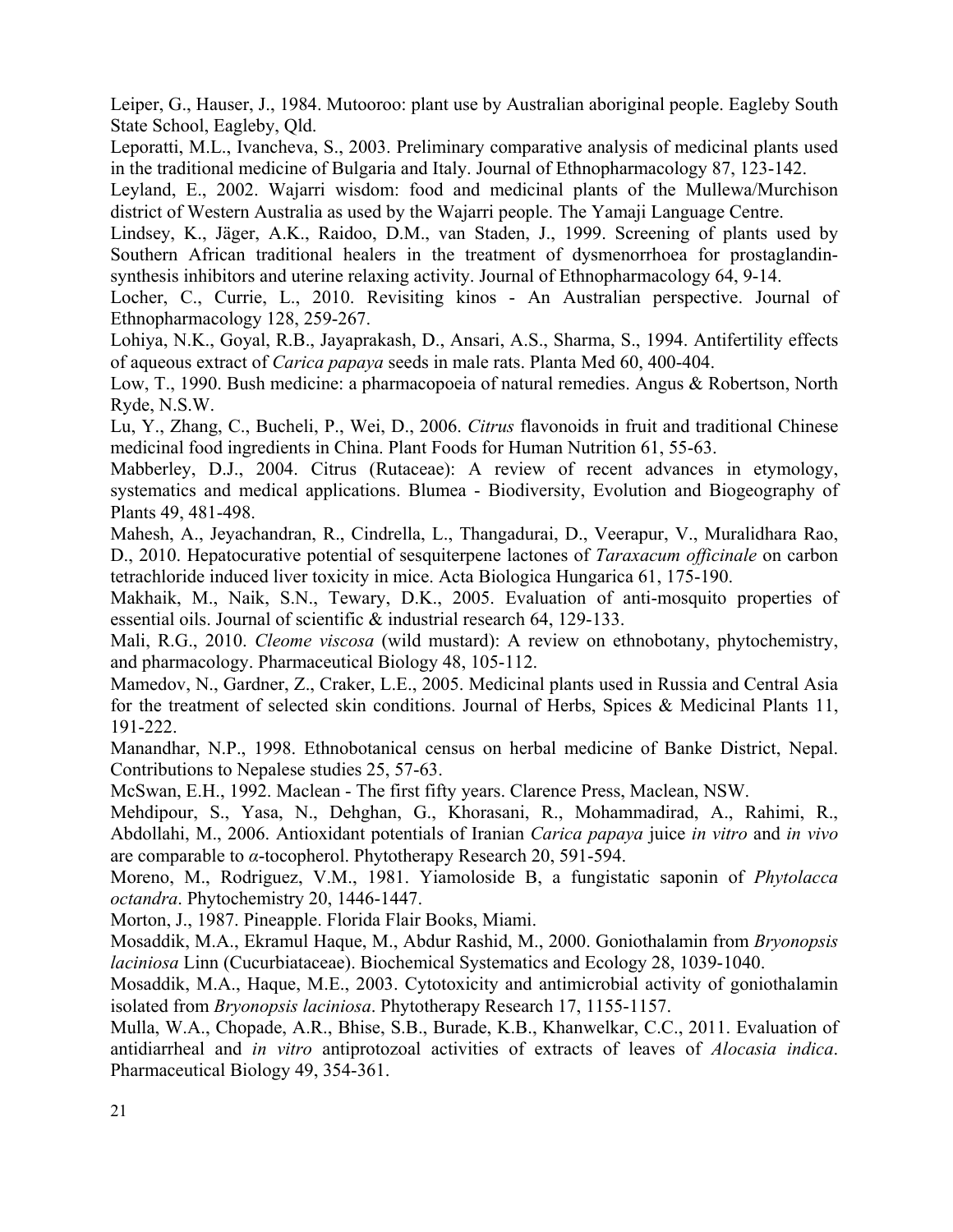Mulla, W.A., Kuchekar, S.B., Thorat, V.S., Chopade, A.R., Kuchekar, B.S., 2010. Antioxidant, antinociceptive and anti-inflammatory activities of ethanolic extract of leaves of *Alocasia indica* (Schott.). Journal of Young Pharmacists 2, 137-143.

Mulla, W.A., Salunkhe, V.R., Bhise, S.B., 2009a. Hepatoprotective activity of hydroalcoholic extract of leaves of *Alocasia indica* (Linn.). Indian journal of experimental biology 47, 816-821.

Mulla, W.A., Salunkhe, V.R., Kuchekar, S.B., Qureshi, M.N., 2009b. Free radical scavenging activity of leaves of *Alocasia indica* (Linn). Indian Journal of Pharmaceutical Sciences 71, 303- 307.

Nandwani, D., Calvo, J.A., Tenorio, J., Calvo, F., Manglona, L., 2008. Medicinal plants and traditional knowledge in the Northern Mariana Islands. Journal of Applied Biosciences 8, 323- 330.

Neher, R., 1968. The ethnobotany of *Tagetes*. Economic Botany 22, 317-325.

NH&MRC, 2003. Values and ethics: Guidelines for ethical conduct in Aboriginal and Torres Strait Islander health research, in: National Health and Medical Research Council (Ed.). Commonwealth of Australia, Canberra.

O'Connell, J., Latz, P., Barnett, P., 1983. Traditional and modern plant use among the Alyawara of Central Australia. Economic Botany 37, 80-109.

Ong, H.C., Norzalina, J., 1999. Malay herbal medicine in Gemencheh, Negri Sembilan, Malaysia. Fitoterapia 70, 10-14.

Osato, J.A., Santiago, L.A., Remo, G.M., Cuadra, M.S., Mori, A., 1993. Antimicrobial and antioxidant activities of unripe papaya. Life Sciences 53, 1383-1389.

Otsuki, N., Dang, N.H., Kumagai, E., Kondo, A., Iwata, S., Morimoto, C., 2010. Aqueous extract of *Carica papaya* leaves exhibits anti-tumor activity and immunomodulatory effects. Journal of Ethnopharmacology 127, 760-767.

Packer, J., Gaikwad, J., Harrington, D., Ranganathan, S., Jamie, J., Vemulpad, S., 2011a. Medicinal Plants of New South Wales (NSW), Australia, in: Singh, R.J. (Ed.), Medicinal Crops. CRC Press LLC, Boca Raton, FL.

Packer, J., Harrington, D., Gaikwad, J., Brouwer, N., Jamie, J., Vemulpad, S., Yaegl Community Elders, 2011b. Yaegl Bush Resources Handbook Macquarie Lighthouse Press.

Parmar, H.S., Kar, A., 2008. Medicinal values of fruit peels from *Citrus sinensis*, *Punica granatum*, and *Musa paradisiaca* with respect to alterations in tissue lipid peroxidation and serum concentration of glucose, insulin, and thyroid hormones. Journal of Medicinal Food 11, 376-381.

Pattamadilok, D., Pengsuparp, T., Phummiratch, D., Ongpipattanakul, B., Meksuriyen, D., Kawanishi, K., Kaneda, N., Suttisri, R., 2008. Canarosine: A new guanidine alkaloid from *Canavalia rosea* with inhibitory activity on dopamine D1 receptors. Journal of Asian Natural Products Research 10, 915 - 918.

Pearn, J., 2005. The world's longest surviving paediatric practices: Some themes of Aboriginal medical ethnobotany in Australia, Journal of Paediatrics & Child Health. Blackwell Publishing Limited, pp. 284-290.

Pereira, C., Barros, L., Carvalho, A.M., Ferreira, I.C.F.R., 2011. Nutritional composition and bioactive properties of commonly consumed wild greens: Potential sources for new trends in modern diets. Food Research International 44, 2634-2640.

Pihlanto, A., Akkanen, S., Korhonen, H.J., 2008. ACE-inhibitory and antioxidant properties of potato (*Solanum tuberosum*). Food Chemistry 109, 104-112.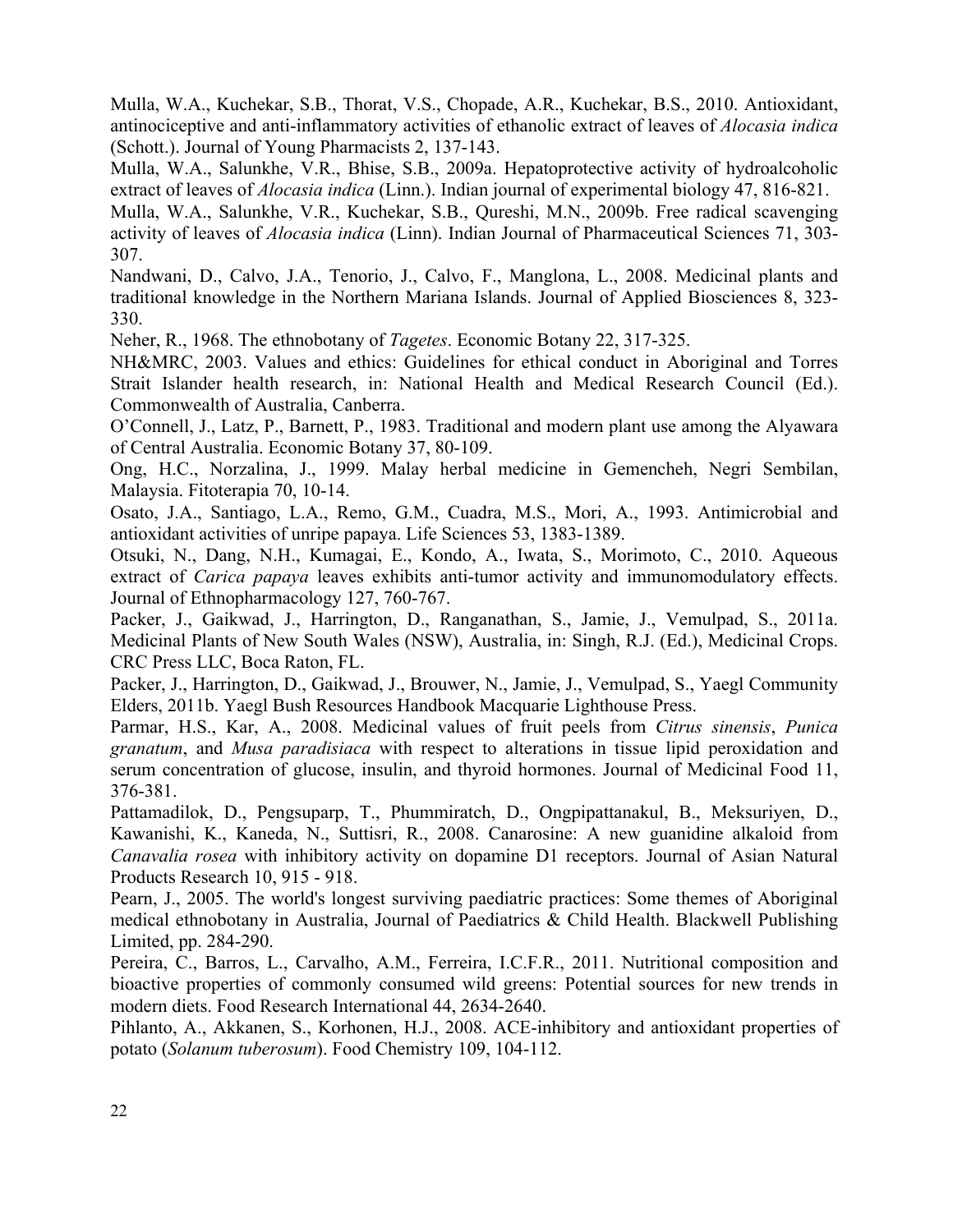PLANTNET, 2010. Plant Net - The Plant Information Network System of Botanic Gardens Trust, Sydney, Australia, http://plantnet.rbgsyd.nsw.gov.au. Botanic Gardens Trust.

Pongprayoon, U., Bohlin, L., Wasuwat, S., 1991. Neutralization of toxic effects of different crude jellyfish venoms by an extract of *Ipomoea pes-caprae* (L.) R. Br. Journal of Ethnopharmacology 35, 65-69.

Prabhu, S., Raj, L.J.M., Britto, S.J., Senthilkumar, S.R., 2010. Antibacterial activity and preliminary phytochemical analysis of leaf extract of *Canavalia rosea* (Sw.) DC.(Beach Bean). International Journal of Research in Pharmaceutical Sciences 1, 428-434.

Rahmat, A., Rosli, R., Endrini, S., Zain WNIWM, Sani, A.H., 2002. Antiproliferative activity of pure lycopene compared to both extracted lycopene and juices from watermelon (*Citrullus vulgaris*) and papaya (*Carica papaya*) on human breast and liver cancer cell lines. Journal of Medical Sciences 2, 55-58.

Rahmatullah, M., Ferdausi, D., Mollik, M.A.H., Jahan, R., Chowdhury, M.H., Haque, W.M., 2010a. A survey of medicinal plants used by kavirajes of Chalna area, Khulna district, Bangladesh. African Journal of Traditional, Complementary, and Alternative Medicines 7, 91- 97.

Rahmatullah, M., Haque, R., Islam, S.K., Jamal, F., Bashar, A.B.M.A., Ahmed, R., Ahmed, I., Jahan, R., Ahsan, S., Chowdhury, M.H., 2010b. A survey on the use of medicinal plants by folk medicinal practitioners in three areas of Pirojpur district, Bangladesh. American-Eurasian Journal of Sustainable Agriculture 4, 247-259.

Randall, C., 2003. Historical and modern uses of *Urtica*, in: Kavalali, G.M. (Ed.), Urtica: therapeutic and nutritional aspects of stinging nettles. Taylor & Francis, New York.

Ranilla, L.G., Kwon, Y.-I., Apostolidis, E., Shetty, K., 2010. Phenolic compounds, antioxidant activity and *in vitro* inhibitory potential against key enzymes relevant for hyperglycemia and hypertension of commonly used medicinal plants, herbs and spices in Latin America. Bioresource Technology 101, 4676-4689.

Reddy, B.U., 2009. Screening for antibacterial activity of some medicinal plants. Pharmacologyonline 2, 33-45.

Riehemann, K., Behnke, B., Schulze-Osthoff, K., 1999. Plant extracts from stinging nettle (*Urtica dioica*), an antirheumatic remedy, inhibit the proinflammatory transcription factor NF- B. FEBS Letters 442, 89-94.

Rogers, K.L., Fong, W.F., Redburn, J., Griffiths, L.R., 2002. Fluorescence detection of plant extracts that affect neuronal voltage-gated Ca2+ channels. European Journal of Pharmaceutical Sciences 15, 321-330.

Rogers, K.L., Grice, I.D., Griffiths, L.R., 2000. Inhibition of platelet aggregation and 5-HT release by extracts of Australian plants used traditionally as headache treatments. European Journal of Pharmaceutical Sciences 9, 355-363.

Ryan, J.S., 1964. The Land of Ulitarra - Early Record of the Aborigines of the Mid-North Coast of New South Wales. Mid North Coast Regional Office of the Department of University Extension, Grafton.

Sahreen, S., Khan, M.R., Khan, R.A., 2011. Phenolic compounds and antioxidant activities of *Rumex hastatus* D. Don. leaves. Journal of Medicinal Plants Research 5, 2755-2765.

Schaffer, S., Schmitt-Schillig, S., Müller, W.E., Eckert, G.P., 2005. Antioxidant properties of Mediterranean food plants Journal of Physiology and Pharmacology 56, 115-124.

Schütz, K., Carle, R., Schieber, A., 2006. *Taraxacum* - A review on its phytochemical and pharmacological profile. Journal of Ethnopharmacology 107, 313-323.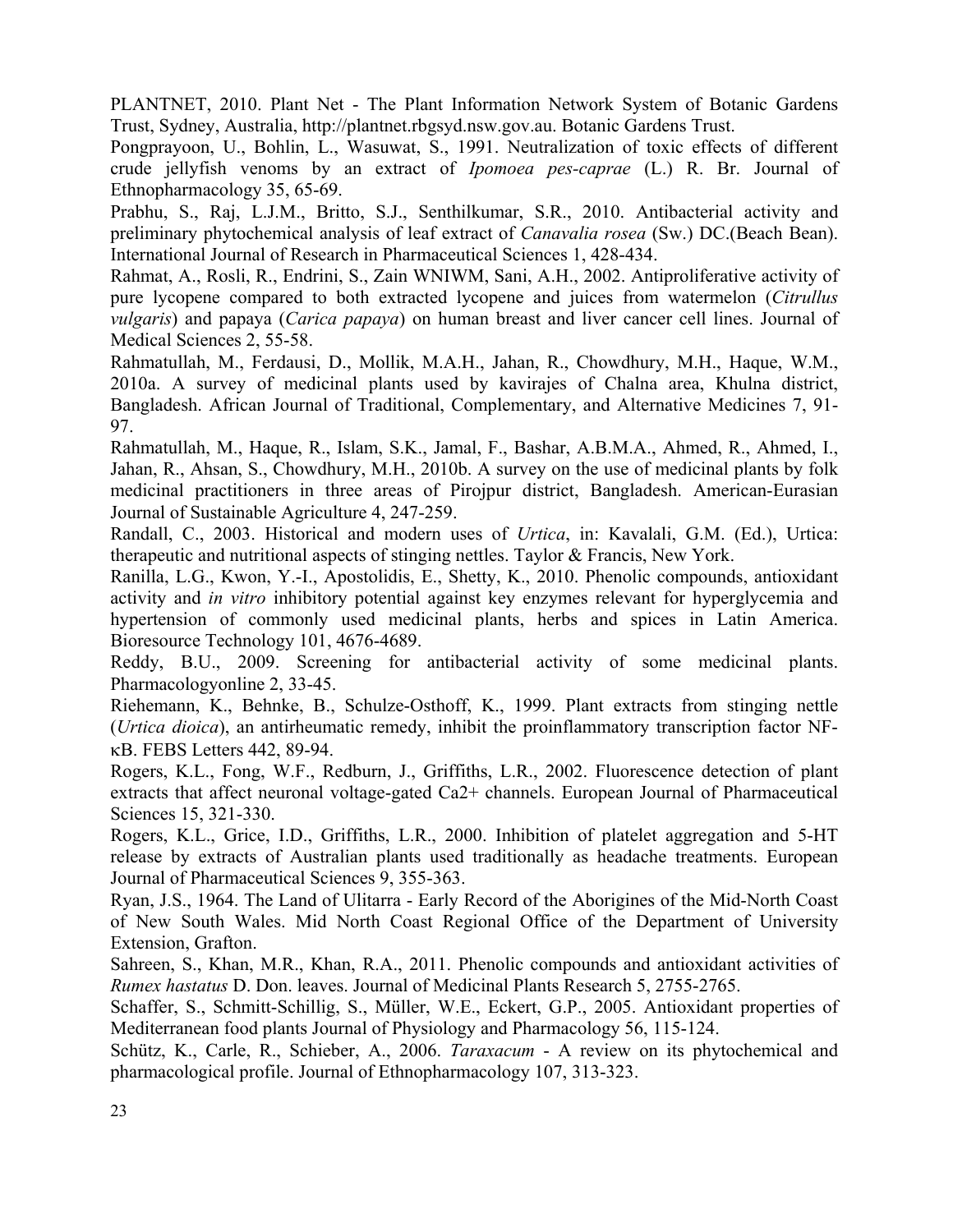Seigler, D.S., Pauli, G.F., Nahrstedt, A., Leen, R., 2002. Cyanogenic allosides and glucosides from *Passiflora edulis* and *Carica papaya*. Phytochemistry 60, 873-882.

Senthilkumar, N., Varma, P., Gurusubramanian, G., 2009. Larvicidal and adulticidal activities of some medicinal plants against the malarial vector, *Anopheles stephensi* (Liston). Parasitology Research 104, 237-244.

Sharma, H.K., Chhangte, L., Dolui, A.K., 2001. Traditional medicinal plants in Mizoram, India. Fitoterapia 72, 146-161.

Shedbalkar, U.U., Adki, V.S., Jadhav, J.P., Bapat, V.A., 2010. *Opuntia* and other cacti: applications and biotechnological insights. Tropical Plant Biology, 1-15.

Shukla, Y.N., Dwivedi, S., Kukreja, A.K., Khanuja, S.P.S., 2003. Present status of research in Australian cork wood tree *Duboisia myoporoides* and its related species. Journal of Medicinal and Aromatic Plant Species 25, 16.

Singh, S., 2010. Phytochemical investigation of *Sonchus oleraceus* leaves and *Citrullus colocynth* root Journal of Herbal Medicine and Toxicology 4, 159-162.

Slanc, P., Doljak, B., Kreft, S., Lunder, M., Janescaron, D., Scarontrukelj, B., 2009. Screening of selected food and medicinal plant extracts for pancreatic lipase inhibition. Phytotherapy Research 23, 874-877.

Smith, B.L., Embling, P.P., Agnew, M.P., Lauren, D.R., Holland, P.T., 1988. Carcinogenicity of bracken fern (*Pteridium esculentum*) in New Zealand. New Zealand Veterinary Journal 36, 56- 58.

Sudhakar, M., Rao, C.V., Rao, P.M., Raju, D.B., 2006. Evaluation of antimicrobial activity of *Cleome viscosa* and *Gmelina asiatica*. Fitoterapia 77, 47-49.

Surh, Y.J., Lee, S.S., 1996. Capsaicin in hot chili pepper: Carcinogen, co-carcinogen or anticarcinogen? Food and Chemical Toxicology 34, 313-316.

Sutherland, W.J., 2003. Parallel extinction risk and global distribution of languages and species. Nature 423, 276-279.

Tao, H., Hao, X., Liu, J., Ding, J., Fang, Y., Gu, Q., Zhu, W., 2008. Resin glycoside constituents of *Ipomoea pes-caprae* (Beach Morning Glory). Journal of Natural Products 71, 1998-2003.

Taussig, S.J., Batkin, S., 1988. Bromelain, the enzyme complex of pineapple (*Ananas comosus*) and its clinical application. An update. Journal of Ethnopharmacology 22, 191-203.

Tereschuk, M.L., Riera, M.V.Q., Castro, G.R., Abdala, L.R., 1997. Antimicrobial activity of flavonoids from leaves of *Tagetes minuta*. Journal of Ethnopharmacology 56, 227-232.

Thomson, B., Shaw, I., 2002. Comparison of risk and protective factors for colorectal cancer in the diet of New Zealand Maori and non-Maori. Asian Pacific Journal of Cancer Prevention 3, 319-324.

Tien, N.Q., Ngoc, P., Minh, P.H., Kiem, P.V., Minn, C.V., Kim, Y.H., 2004. New ceramide from *Alocasia macrorrhiza*. Archives of Pharmacal Research 27, 1020-1022.

Tona, L., Kambu, K., Ngimbi, N., Cimanga, K., Vlietinck, A.J., 1998. Antiamoebic and phytochemical screening of some Congolese medicinal plants. Journal of Ethnopharmacology 61, 57-65.

UNESCO, 2007. Links between biological and cultural diversity-concepts, methods and experiences - Report of an International Workshop, in: Persic, A., Martin, G. (Eds.), Paris.

Upadhyaya, K., Chanotiya, C.S., Padalia, R., Bhatt, Z.A., Bahuguna, Y.M., 2010. Comparative phytochemistry and pharmacological evaluation of *Tagetes minuta*. Journal of Pharmacy Research 3, 1434-1437.